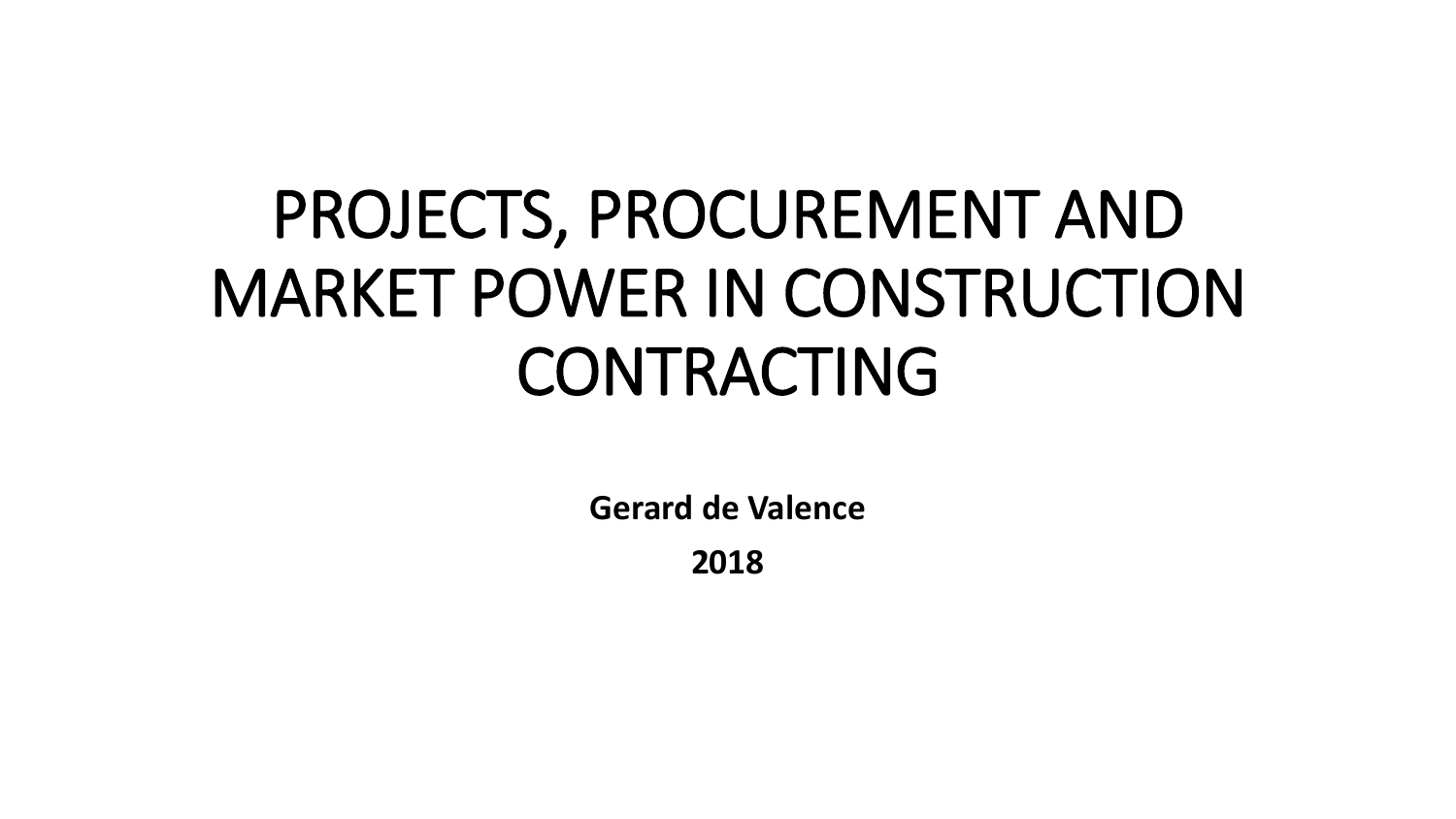## Topics

- Market power, auctions and procurement
- Contractors as price takers
- Clients as price takers
- Subcontractors as price takers
- Project complexity and contracts
- Market power and projects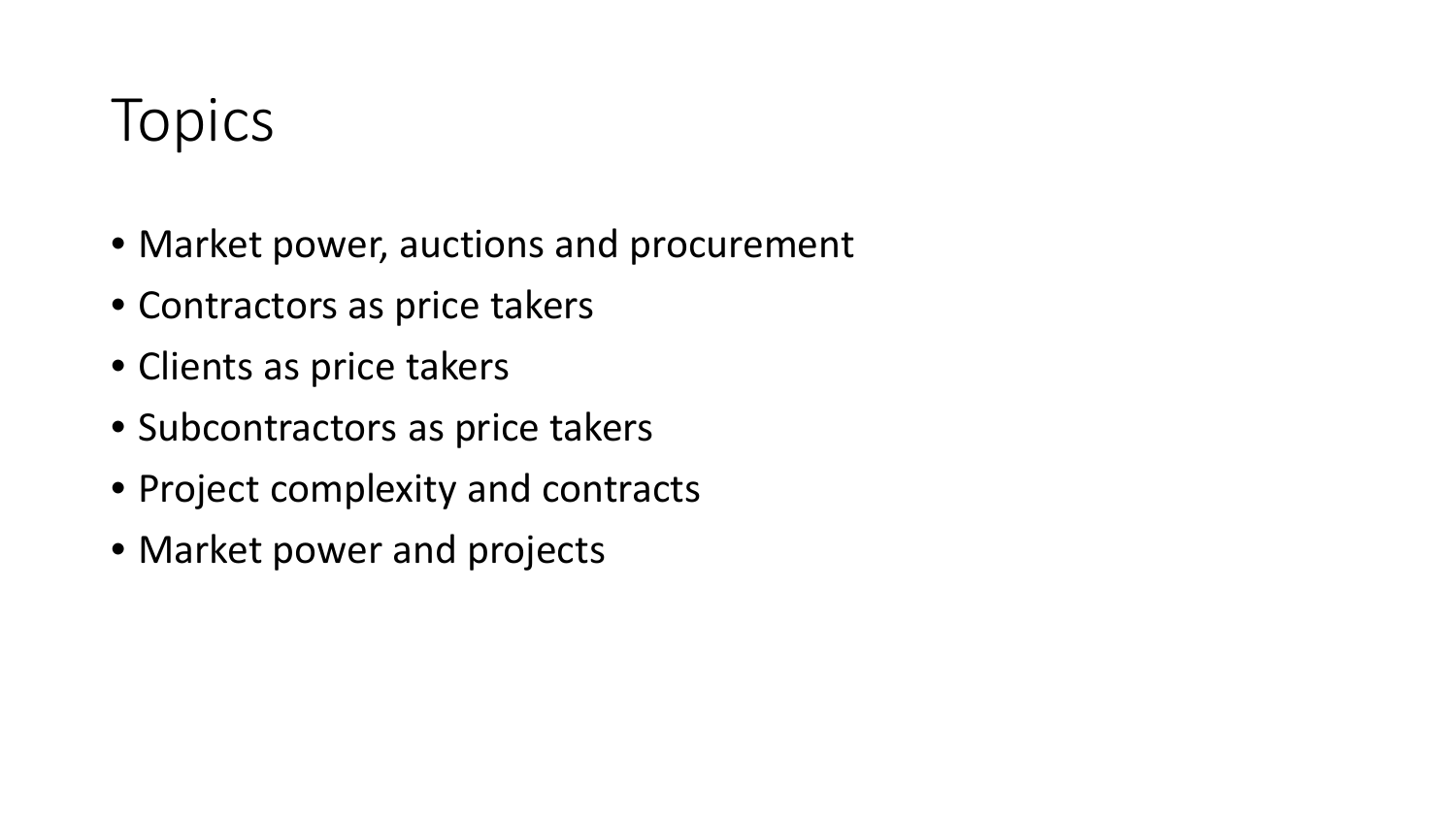## **Definitions**

- The definition of a market is: an arrangement where the interaction of demand from buyers and supply from sellers determines the price and quantity of goods and services exchanged.
- The definition of market power is: the ability of a buyer or seller to manipulate prices through control over its demand or supply. The extreme cases are monopoly or monopsony, but a firm can gain market power by controlling a large portion of the market or as a member of an oligopoly.
- Market participants with market power are price makers, while those without are price takers.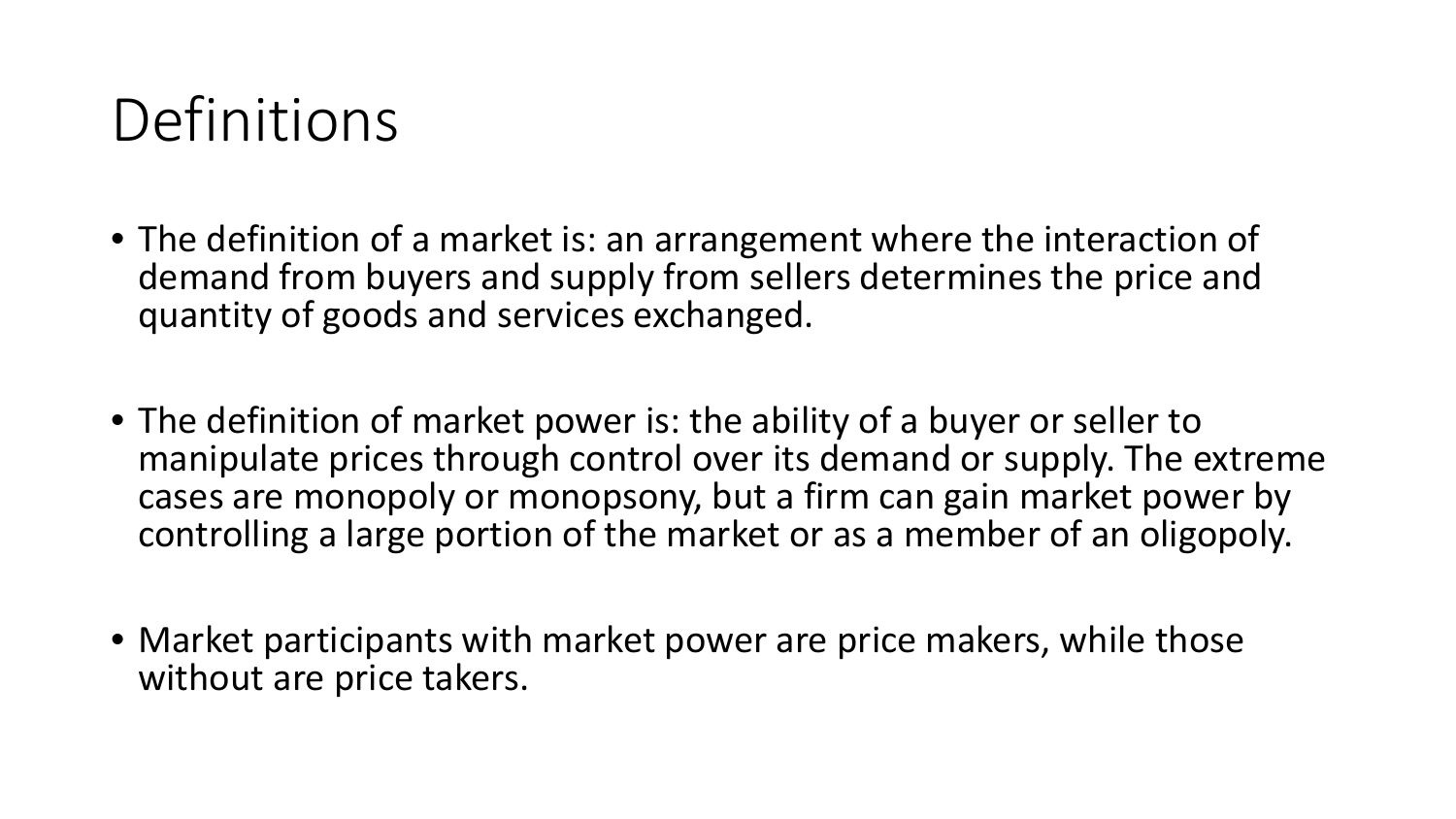## Questions

- A wide range of views are held on questions such as the types of markets in the industry, the competitive behavior and role of firms, the relationships between firms and the products and services they provide within those markets. There is, however, universal agreement that building and construction is an industry of projects, made up of a interlinked series of markets for projects of many different types.
- Procurement from an economic perspective follows Laffont and Tirole's *A Theory of Incentives in Procurement and Regulation* (1993), where the supplier has knowledge about costs the buyer does not, and thus has to find ways to infer the supplier's costs, typically through competitive bidding or offering prizes.
- This discussion asks where and in what circumstances are participants in construction procurement and contracting price makers and price takers?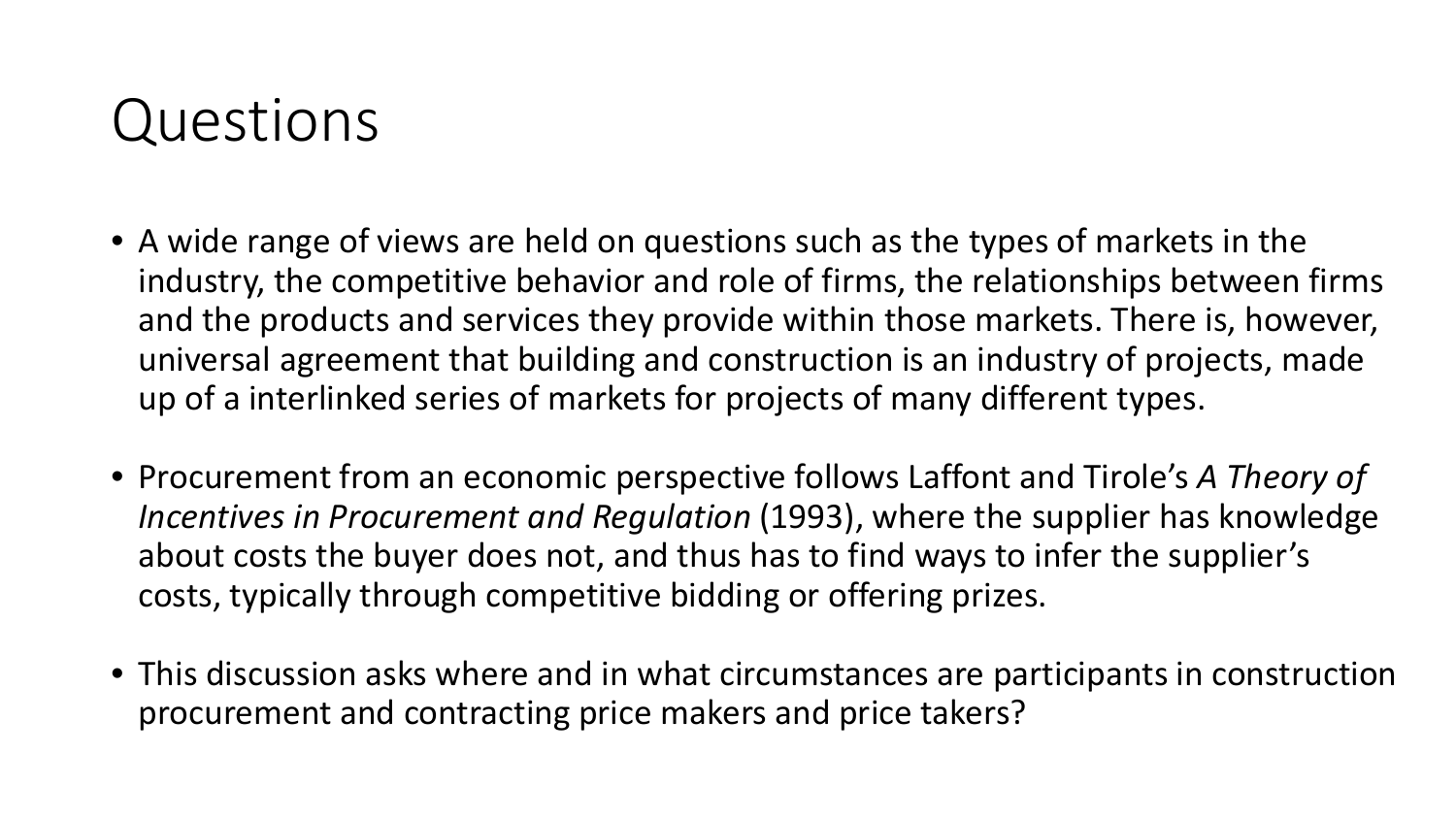## Rules of the Game

- All buying and selling in contracting can be seen as a series of games in which buyers and sellers seek to optimise their returns.
	- Distinction made between one-off and repeated games.
- Strategic behaviour in procurement uses market power, information asymmetry and bargaining to gain leverage.
	- Hidden information and hidden actions mean moral hazard and adverse selection are always possible.
- What may be appropriate for a buyer on one construction project may not be appropriate on another.
	- Projects can be standardised, complicated or complex.
	- Frequency, scale and scope change from project to project.



Jean Tirole, Nobel 2014 for "his analysis of market power and regulation."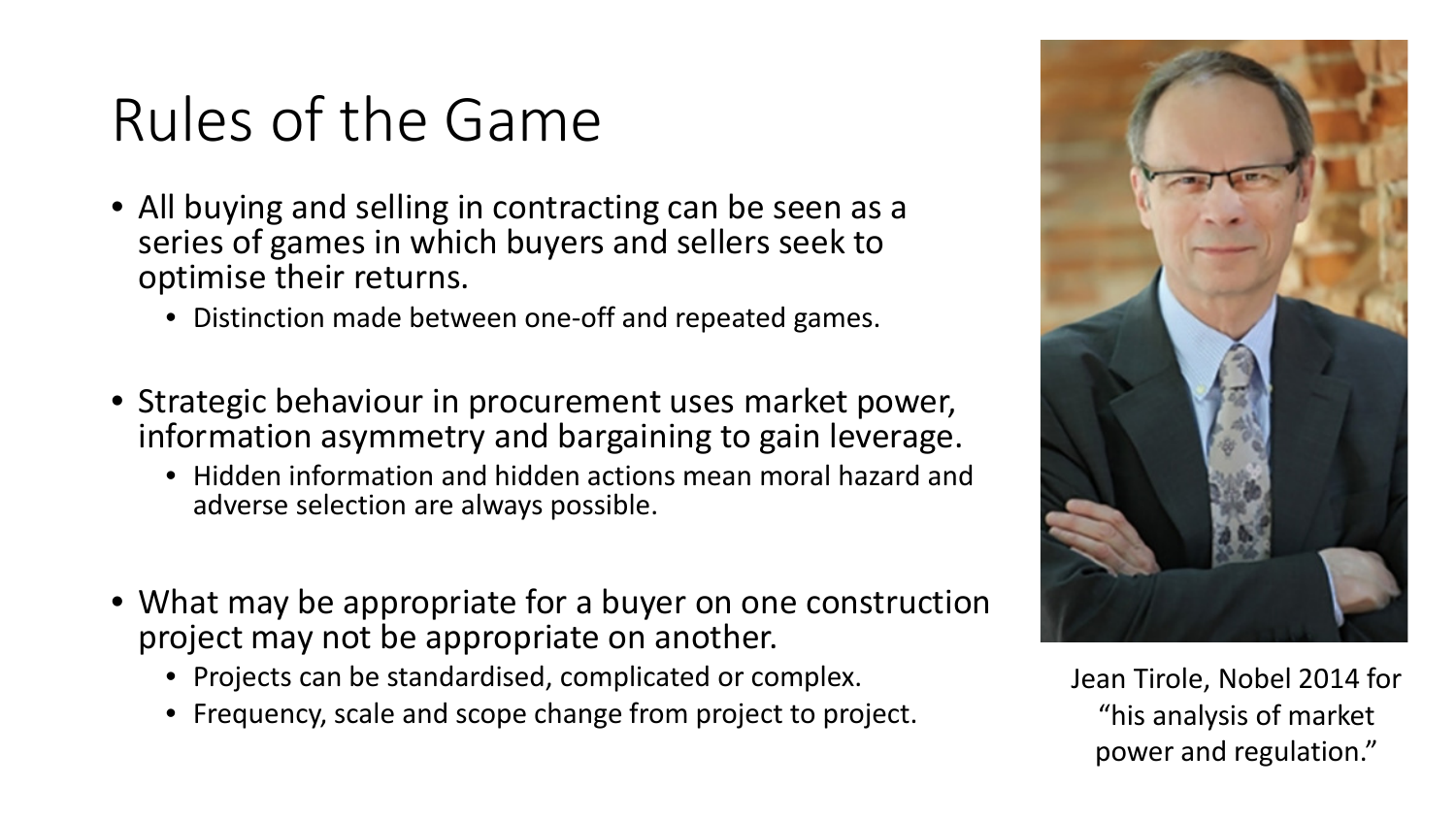## Projects as Markets

- Can an individual project be a temporary market in its own right?
- The market for a single project is created by a client as they go through the procurement process, regardless of the particular system or method of procurement followed.
- The client is the buyer of a bundle of goods and services from the<br>contractor/s bidding or negotiating for the project, and their interaction on the scope (quantity) and price of the project is resolved when the agreement or contract is exchanged.
- Does the client have buyer power?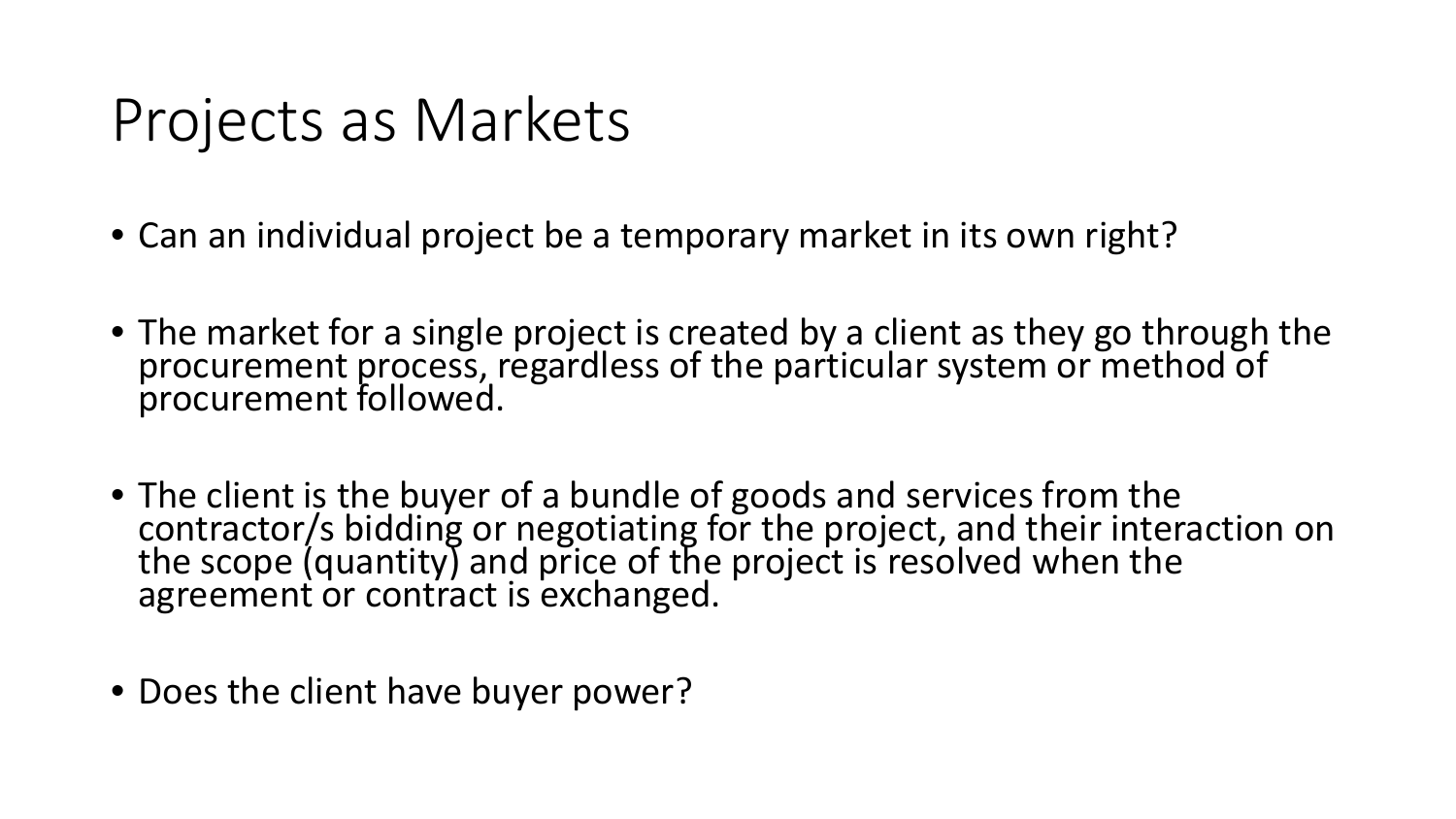## The Project Market

|     | Project phase     | Action                                              | Offer                     | Market structure                                                 |
|-----|-------------------|-----------------------------------------------------|---------------------------|------------------------------------------------------------------|
|     |                   |                                                     |                           |                                                                  |
| ime | Pre-tender phase  | Decision to bid<br>Signing of contract-<br>Handover | Offer of a<br>performance | Perfect competition,<br>two-sided oligopoly<br>oligo-, monopsony |
|     | Tender phase      |                                                     | Offer of a<br>product     | Monopsony,<br>limited monopsony,<br>two-sided monopsony          |
|     | Post-tender phase |                                                     | Offer of a<br>product     | Two-sided<br>monopsony                                           |

Brockmann, C. 2011. 'Collusion and Corruption in the Construction Sector', in *Modern Construction Economics.*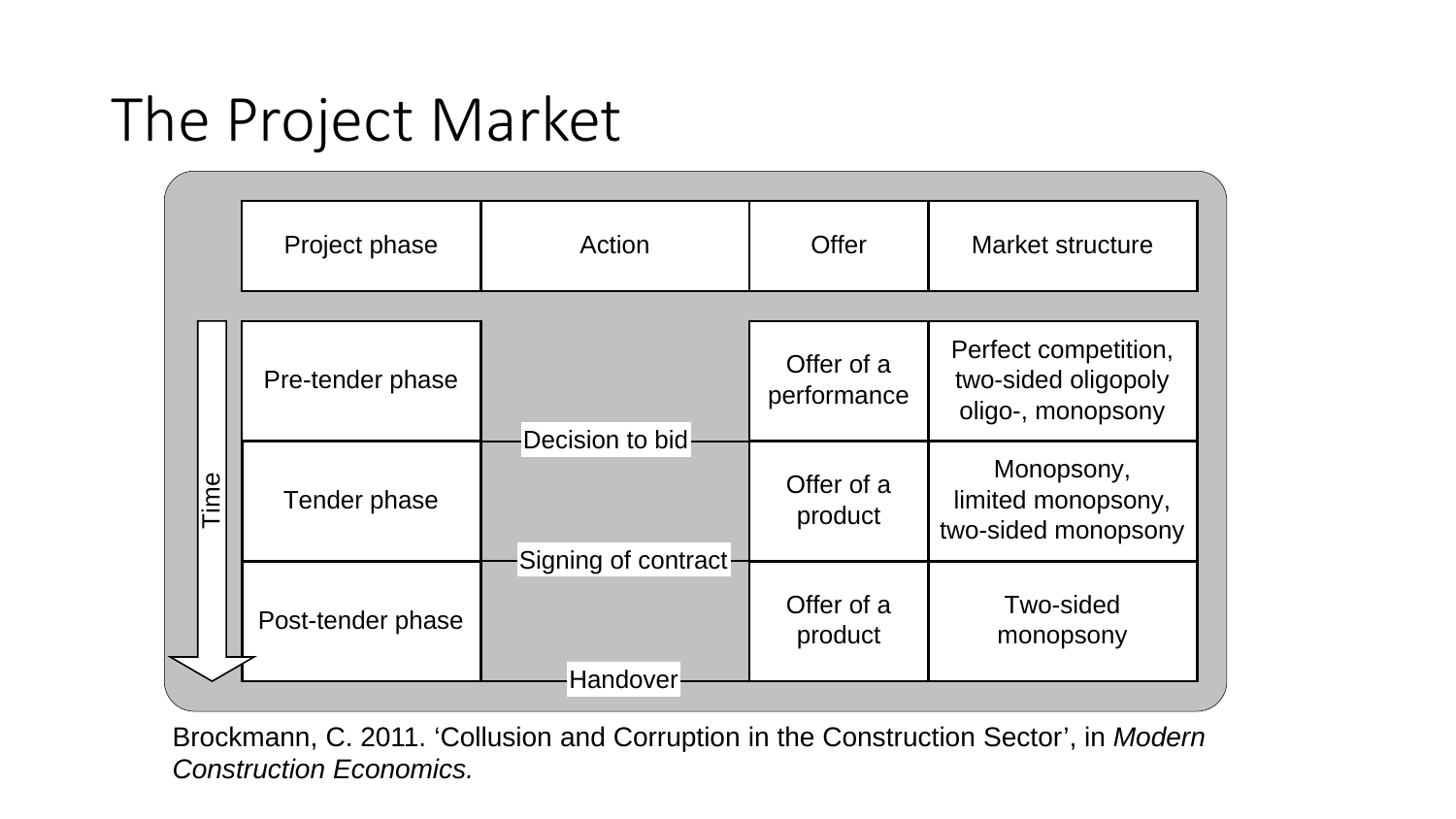## Monopsony

- A market with single buyer is a monopsony (the opposite of a monopoly).
- The treatment of buyer power in economics is concerned with how firms can affect the terms of trade with their suppliers. A buyer has monopsony power if they can reduce the price paid below competitive levels (marginal cost) by withholding demand.
- There is an important distinction between monopsony power and bargaining power, or the bargaining strength that a buyer has with respect to suppliers. The lower price obtained from monopsony power is achieved by actually purchasing less, but with bargaining power it can be achieved by the threat of purchasing less.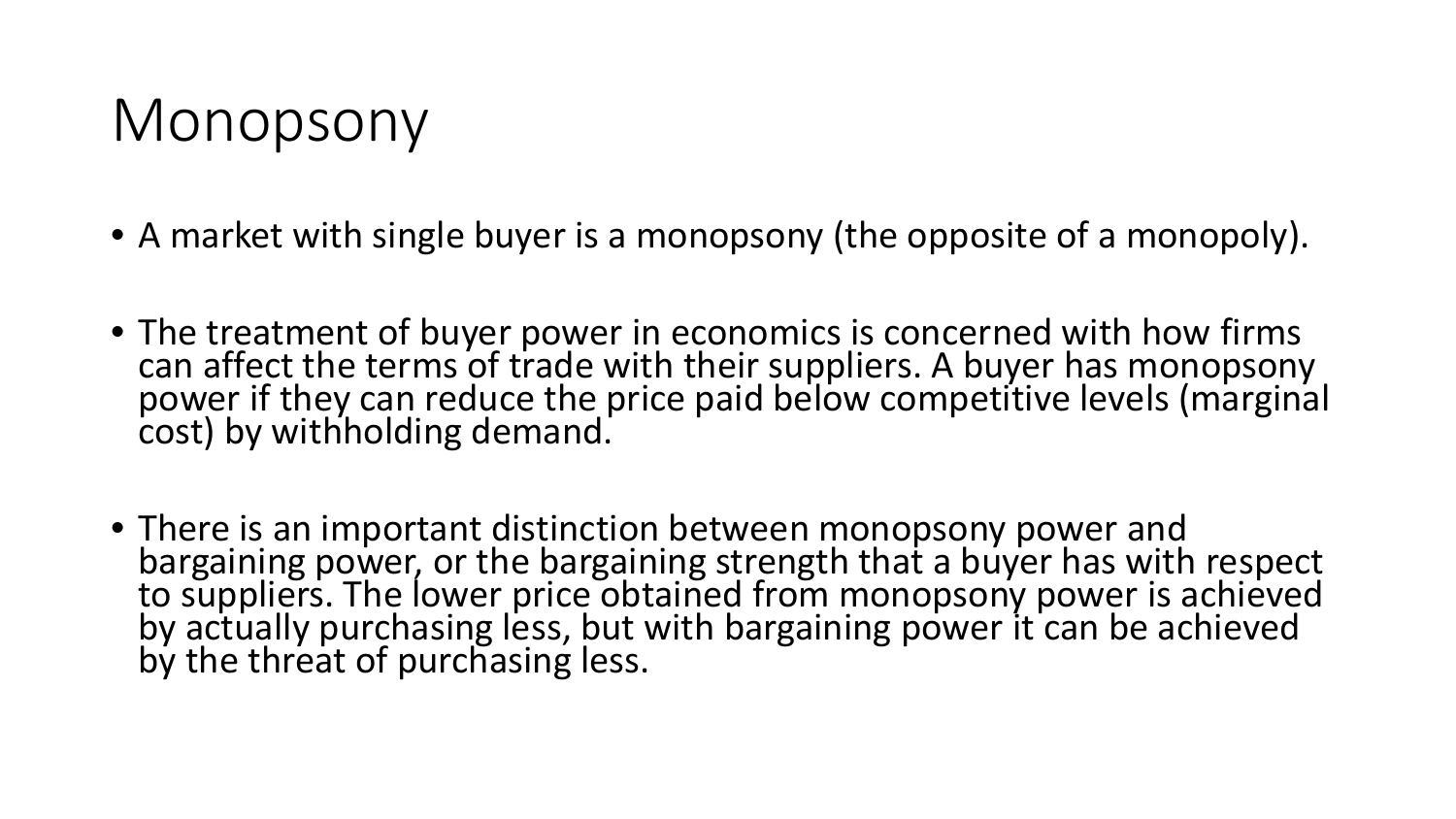## Bargaining Power

- The supplier has hidden information about costs the client does not, but the client needs a way to find out supplier costs, typically done by competitive bidding or offering prizes.
- The two other key factors that influence bilateral bargaining are:
- 1. The role of information and how extensive the information asymmetries between the different parties, particularly hidden information. An informational advantage is an advantage in terms of bargaining power.
- 2. Coordination (tacit or explicit) among suppliers, because the presence/absence of incentives for suppliers to collude may increase/decrease buyer bargaining power.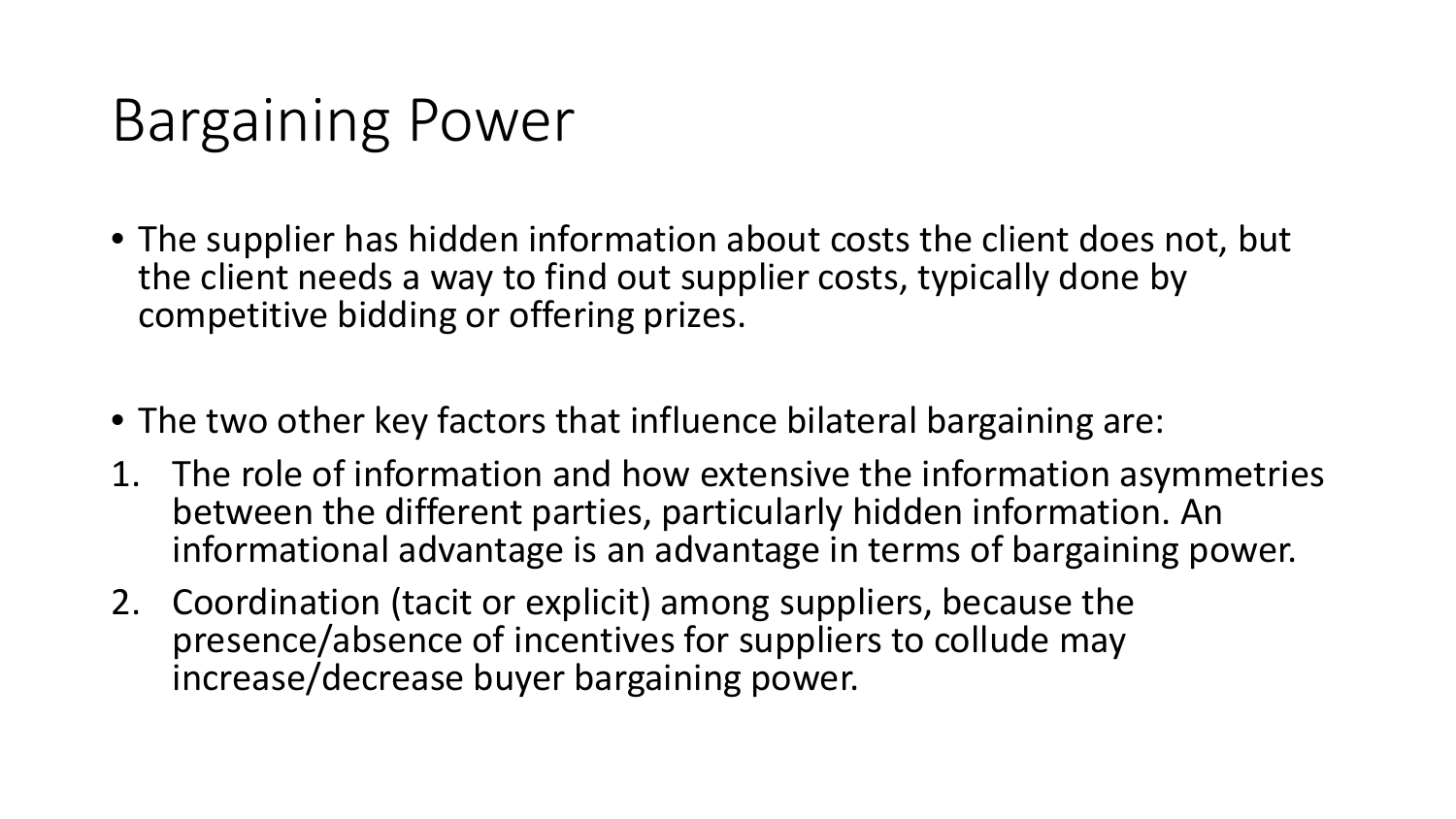## Contractors as Price Takers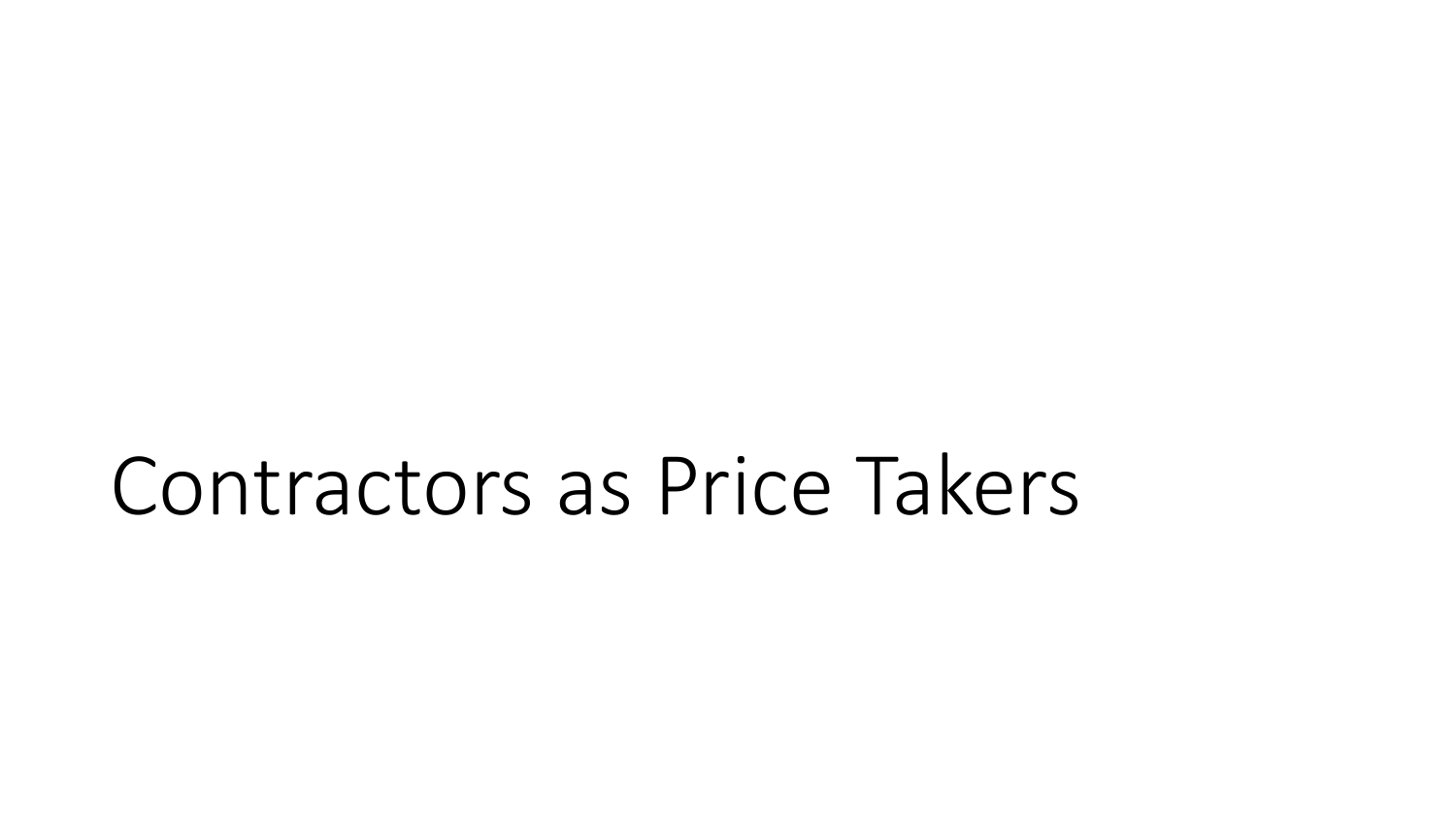## Auctions

- In a first-price procurement auction, the low bidder is awarded the contract.
- In a common-values auction, the cost of performing the contract is common to all bidders but is uncertain, bids are based on estimates, and this sort of auction is said to give rise to the "winner's curse".
	- Bidding estimated cost can result in a loss because the lowest of several independent estimates of the actual cost, on average, is less than the actual cost.
	- Rational bidders avoid the winner's curse by bidding above their cost estimates.
- The problem with first-price sealed bid auctions is that increasing the bid too little results in lost revenue to the contractor, while too much loses the competition. Vickrey proposed using a second-price sealed bid auction where the lowest bidder is awarded the contract at the second lowest price.



Nobel 1996.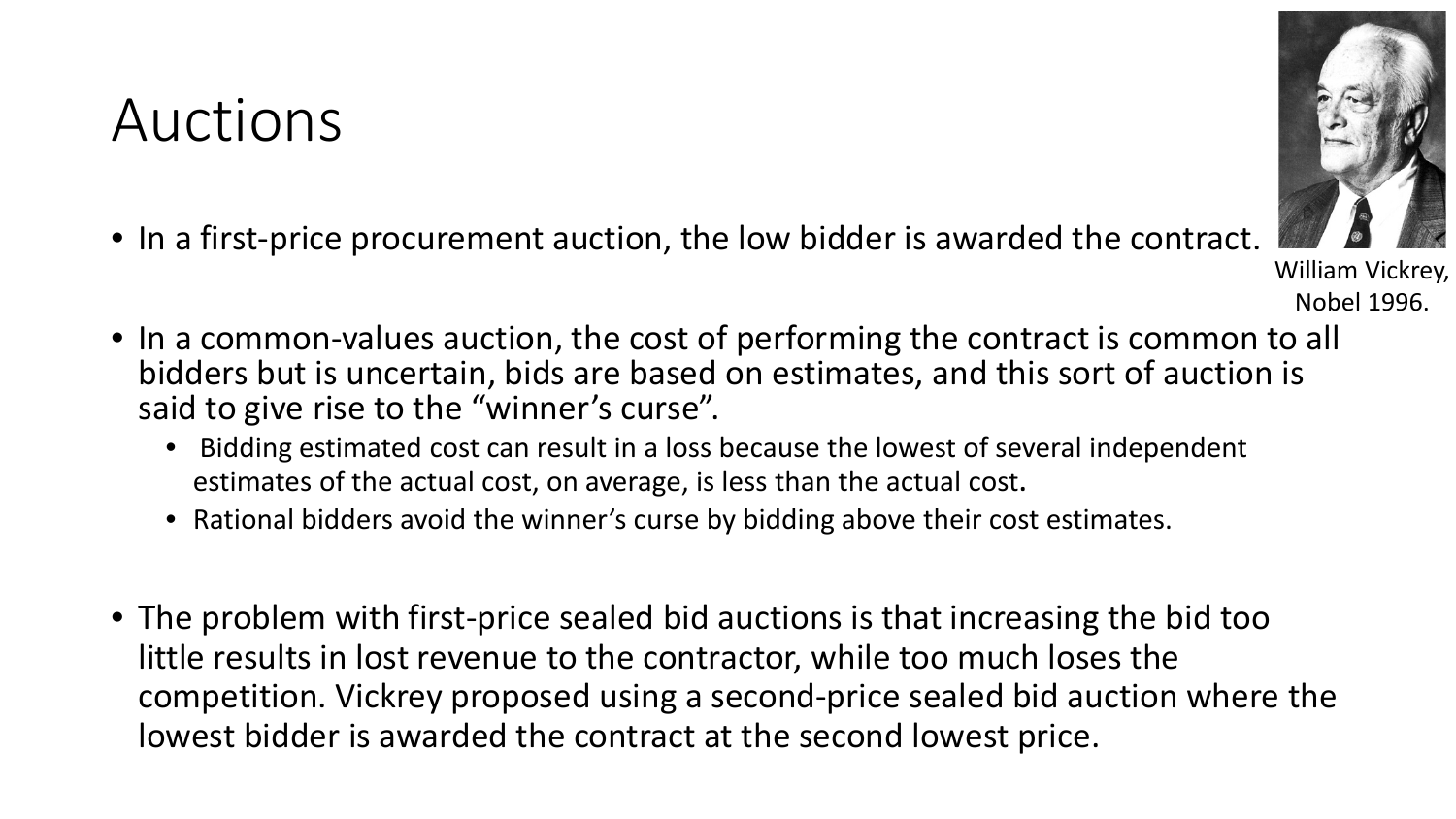## Procurement

- First-price sealed bid auctions are widely used for building and construction projects, and are the basis of procurement systems that use competitive tendering.
- However such sealed-bid auctions can be affected by uncertainty, cognitive bias like over-optimistic assumptions, technical errors in estimating and scheduling, and subject to information asymmetries between clients and contractors.
- Bids typically cover a range and, if normally distributed, there will be a winning bid below the average of all bids. That average or median estimate of project costs has the highest probability of being the actual cost, and can be taken as the market price.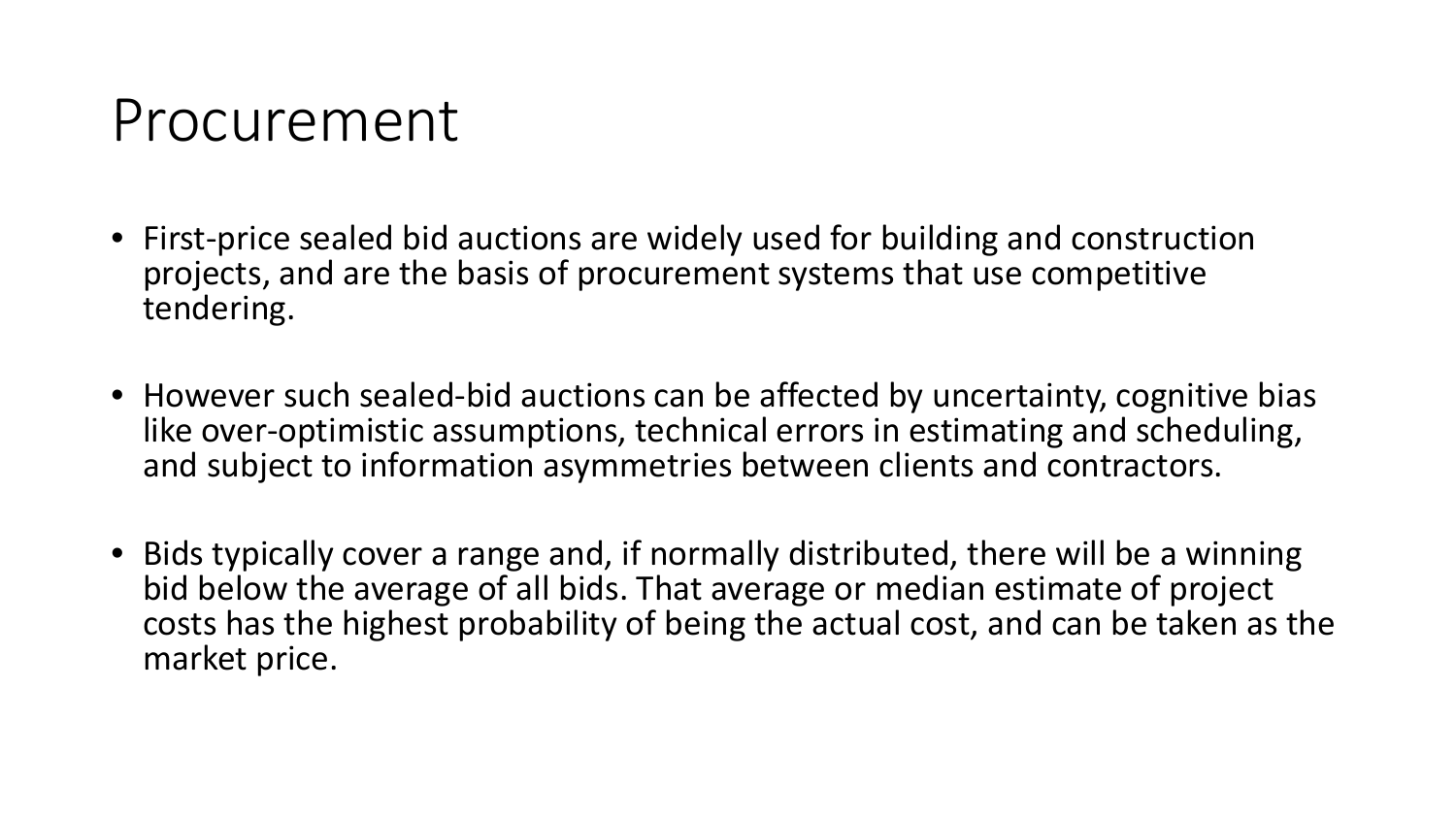

Brockmann, C. 2011. 'Collusion and Corruption in the Construction Sector', in *Modern Construction Economics.*

- The auction price Pa is below the equilibrium price P\* due to cognitive biases and errors.
- 1. It augments the clients' surplus (C) by the same amount that it reduces the contractors' surplus.
- 2. There is a decrease in both surpluses (A+B), a deadweight loss.
- This deadweight loss is a reduction in social welfare.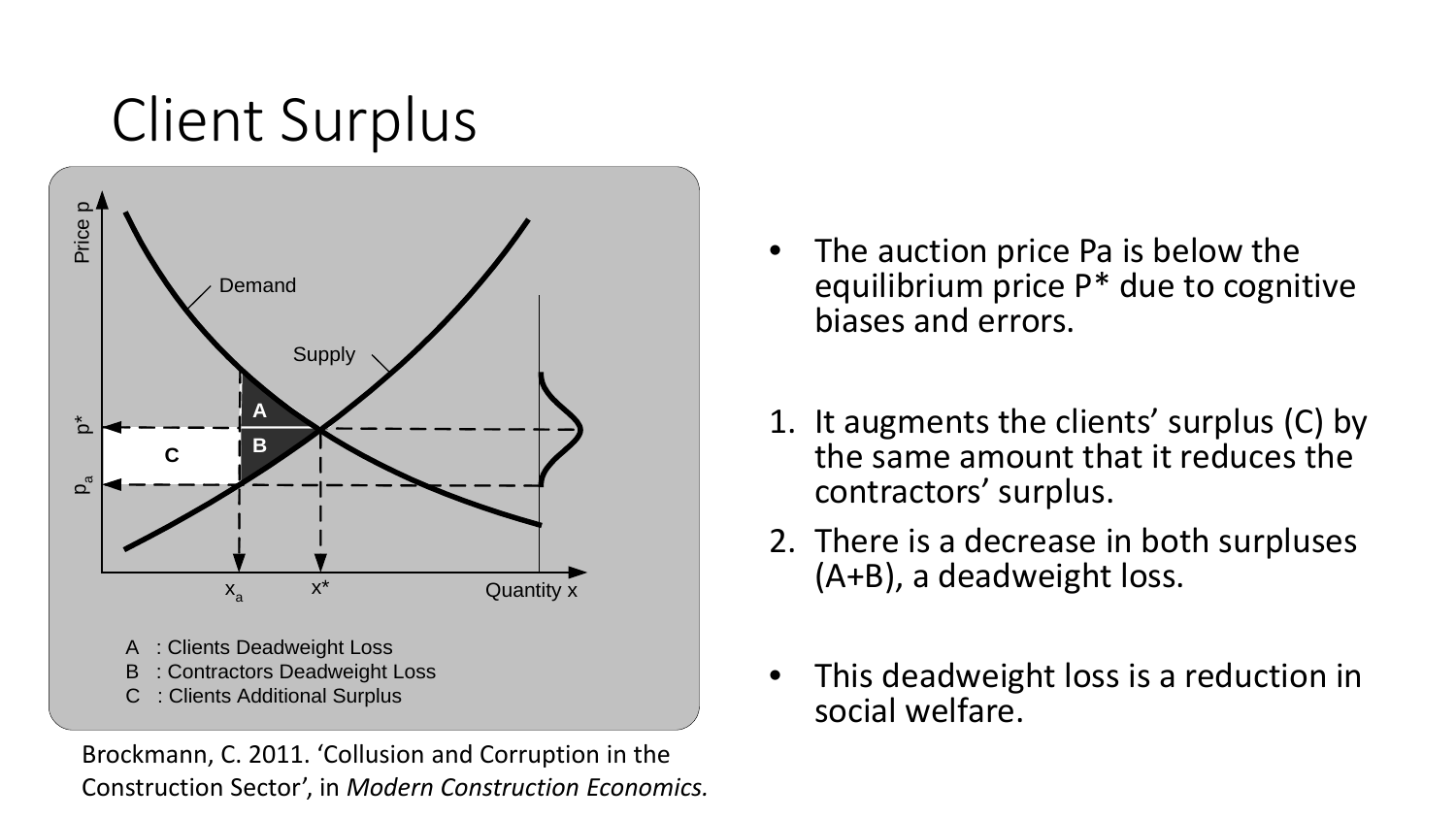## Contractors as Price Takers?

- Brockmann concludes clients have market power, and the industry's response to their use of that power is to collude in a variety of ways.
	- He also, uniquely, argues for regulation of buyer power.
- Widespread evidence of collusion in the construction industry would suggest this, in some circumstances, can be the case:
	- The Japanese *dango* system of market sharing on public works;
	- The Dutch industry cartel (650 companies fined €239 by NMa in 2003);
	- The lift and elevator cartel (EU Competition Commission €992 fine in 2007);
	- Montreal's 'Fabulous 14' control almost 80% of public work;
	- The Scandinavian 'Big 3' do around 70% of all building and construction;
	- Steel, cement and concrete industries are repeat offenders in many countries;
	- Australian fire installers, unsuccessful tender fees and housing contractors.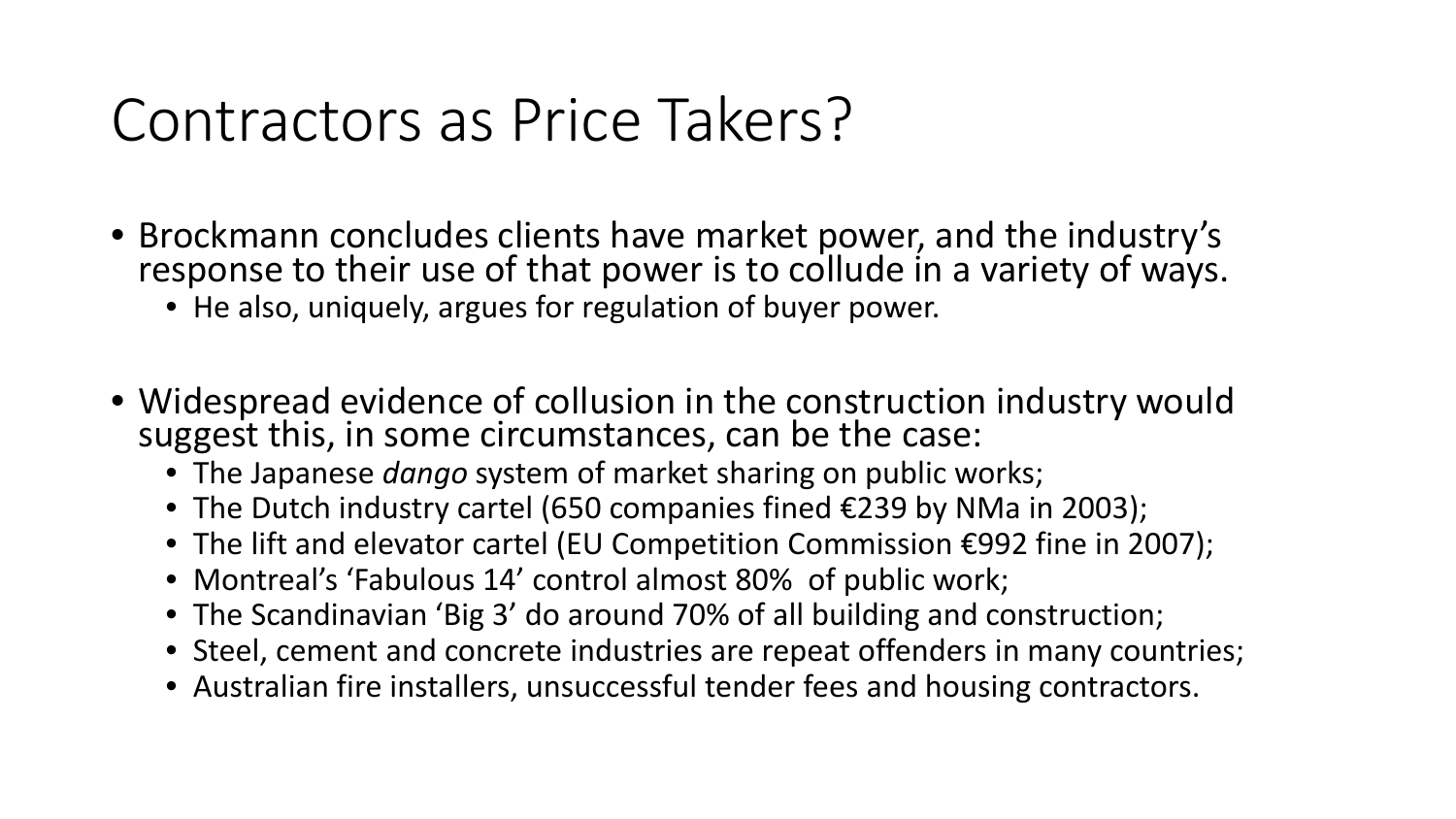## Office of Fair Trading

- The number of cases between competition regulators and construction contractors and suppliers, and their industry associations, implies a structural problem in the industry, not just the actions of a few 'bad apples'.
- Charges brought against 112 firms by the OFT in 2008 were the culmination of a fouryear effort. Began in 2007 as an investigation of the roofing industry in the Midlands, and quickly spread.
- Ultimately, the OFT raided 57 businesses and received 37 leniency applications, but the underlying problem was larger than those figures suggest.
- The OFT eventually had to cut off the investigation because it was uncovering more cartel behaviour than the agency could process, given its resources.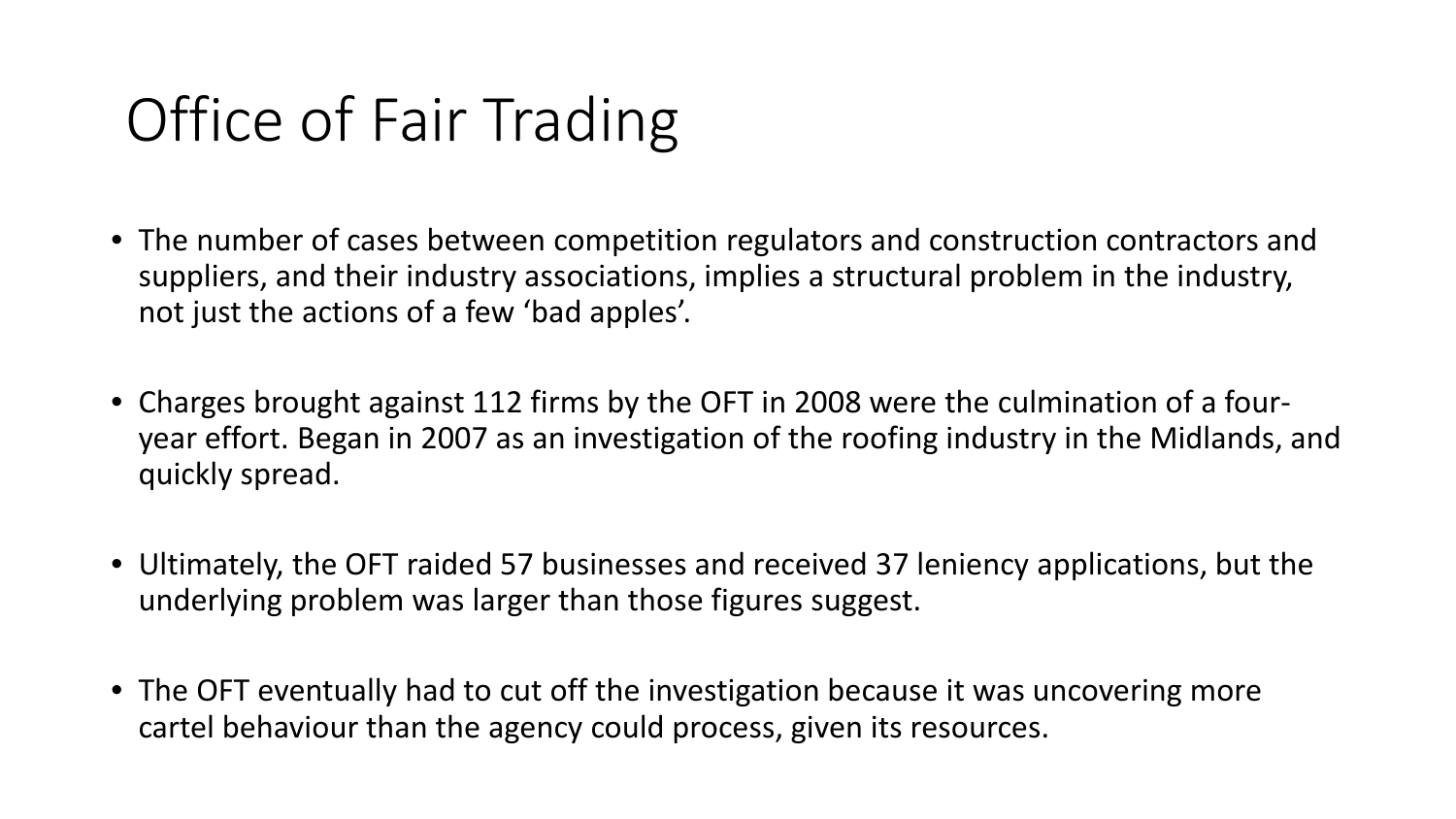## OECD Roundtable 2008

"Because of the very large number of small firms, the entire industry is often<br>characterized as unconcentrated. That description is too broad, however, because not characterized as unconcentrated. That description is too broad, however, because not<br>all construction companies do overlapping work and some segments are much less fragmented than others. For example, a limited number of general contractors are capable of managing the very large projects, whereas there are a great many small subcontractors. Competition among large general contractors and among specialty firms seems to be oligopolistic, while rivalry among small contractors who do basic labour tends to be closer to perfect competition."

"… when relevant markets are defined, as opposed to considering the whole industry, ... when relevant markets are defined, as opposed to considering the whole madstry,<br>competition is often limited because many firms are specialized or cannot compete on<br>large projects ... limited competition and substantia In addition, procurement procedures for construction projects are often conducive to collusion."

OECD, *Competition in the Construction Industry*, pg. 9.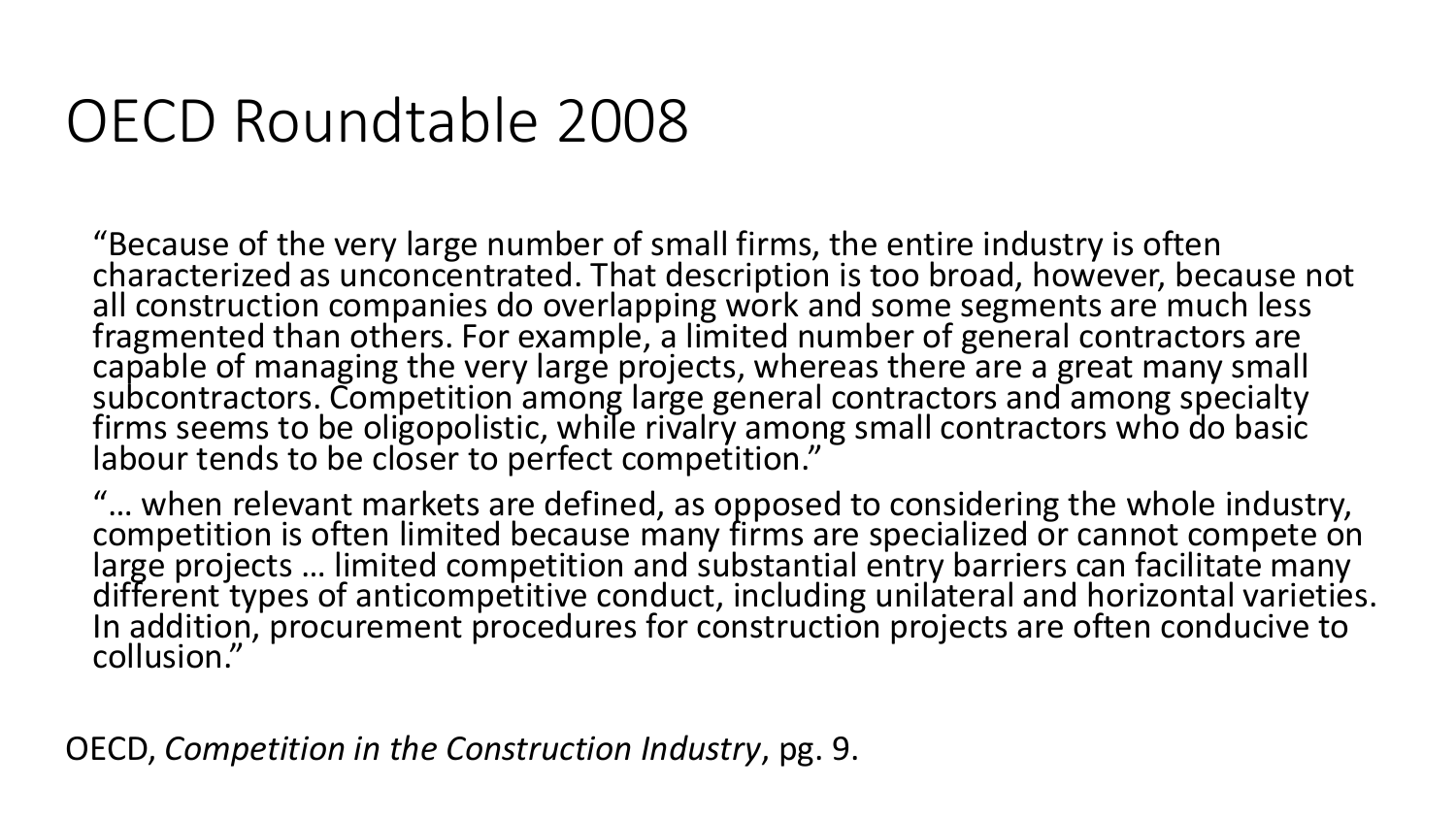## Two Views on Procurement

- This might be called the regulator's view, a quasi-legal series of repeated games between monopsonist clients and oligopolistic contractors within a defective institutional framework (that has nevertheless been in use fo
- Two responses from industry are the cost uncertainty and ruinous competition arguments:
	- Ruinous competition, or cut-throat competition, describes a situation where competition results in prices that do not cover costs of production, particularly fixed costs.
- While there are some elements of truth in this, these are over-simplified views of how the industry often, but not always, works in practice:
	- Do clients really believe they have market power?
	- Do contractors actually run businesses that cannot be profitable?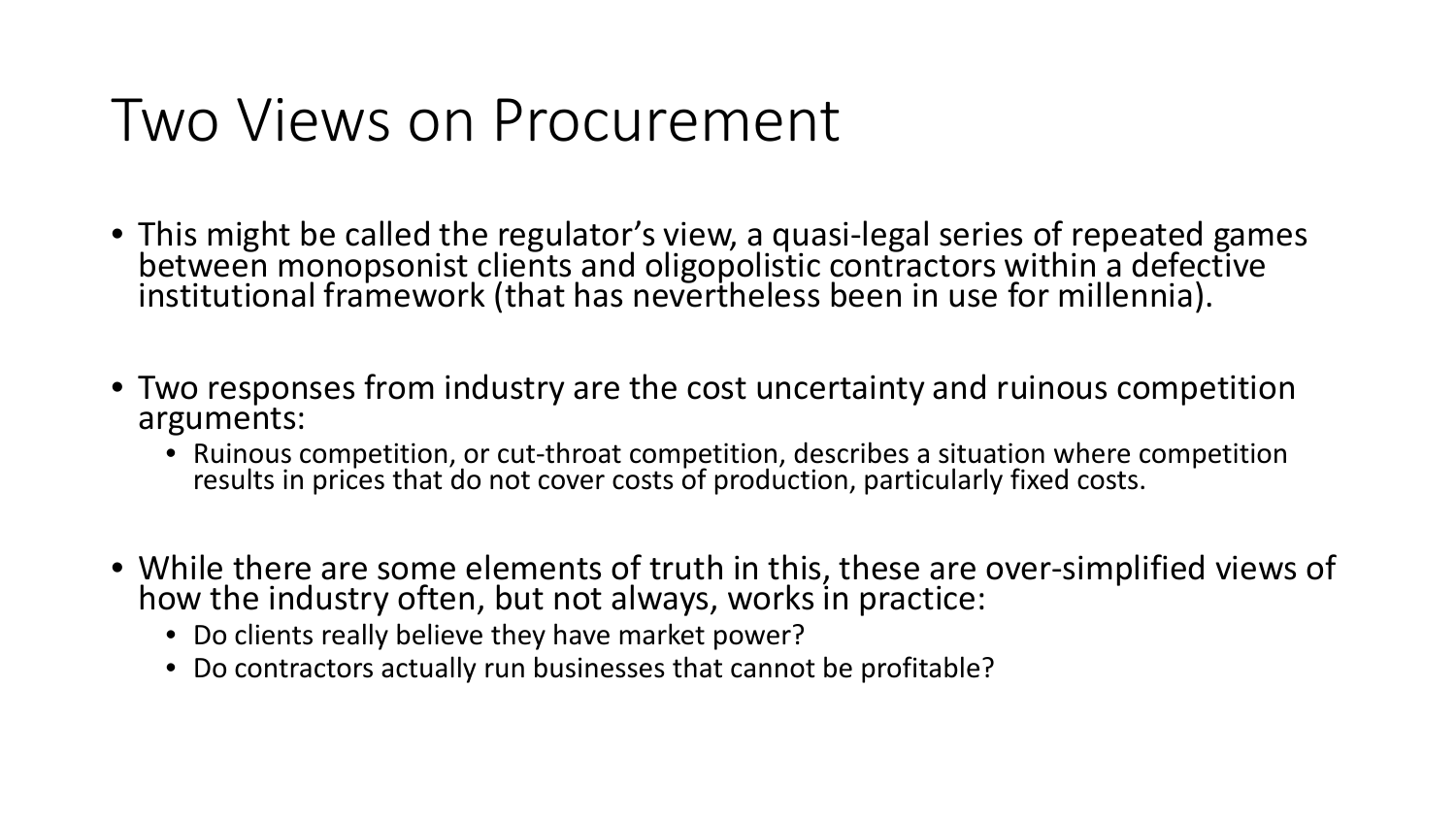## Fundamental Transformation

- For a buyer to have substantial market power they must be able to switch to an alternative supplier, or self supply, without incurring substantial sunk costs.
- Once a contract is signed the client loses that power, which is Williamson's Fundamental Transformation in TCE. Contractors do not have to collude to have market power, particularly if the contract allows payment for cost increases during construction.
- However, prior to signing clients can potentially exercise market power through their choice of procurement method and type of contract. Those, in turn, are affected by the type and characteristics of each project.



Oliver Williamson, Nobel 2009 for "his analysis of economic governance, especially the boundaries of the firm".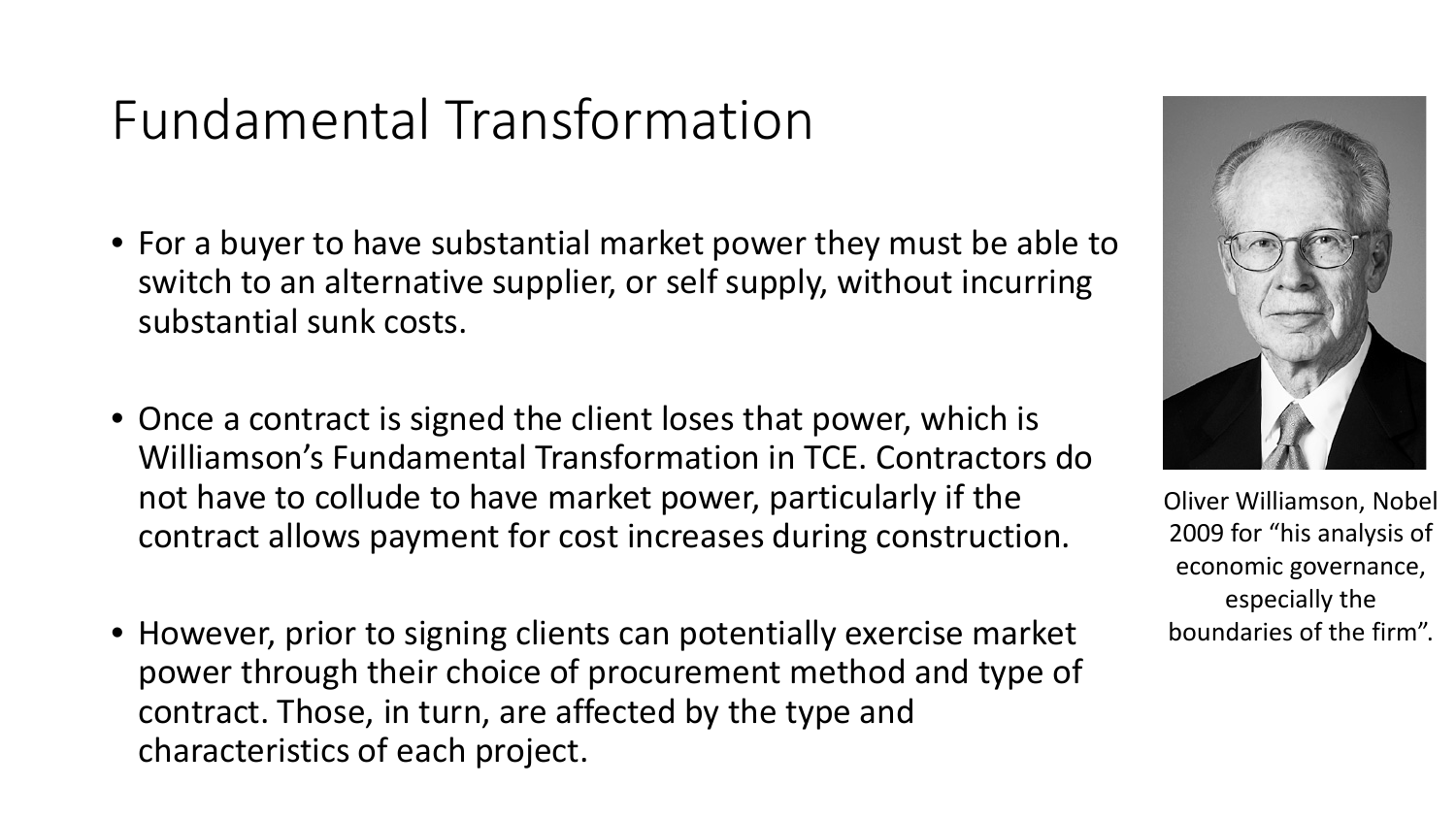# Client as Price Taker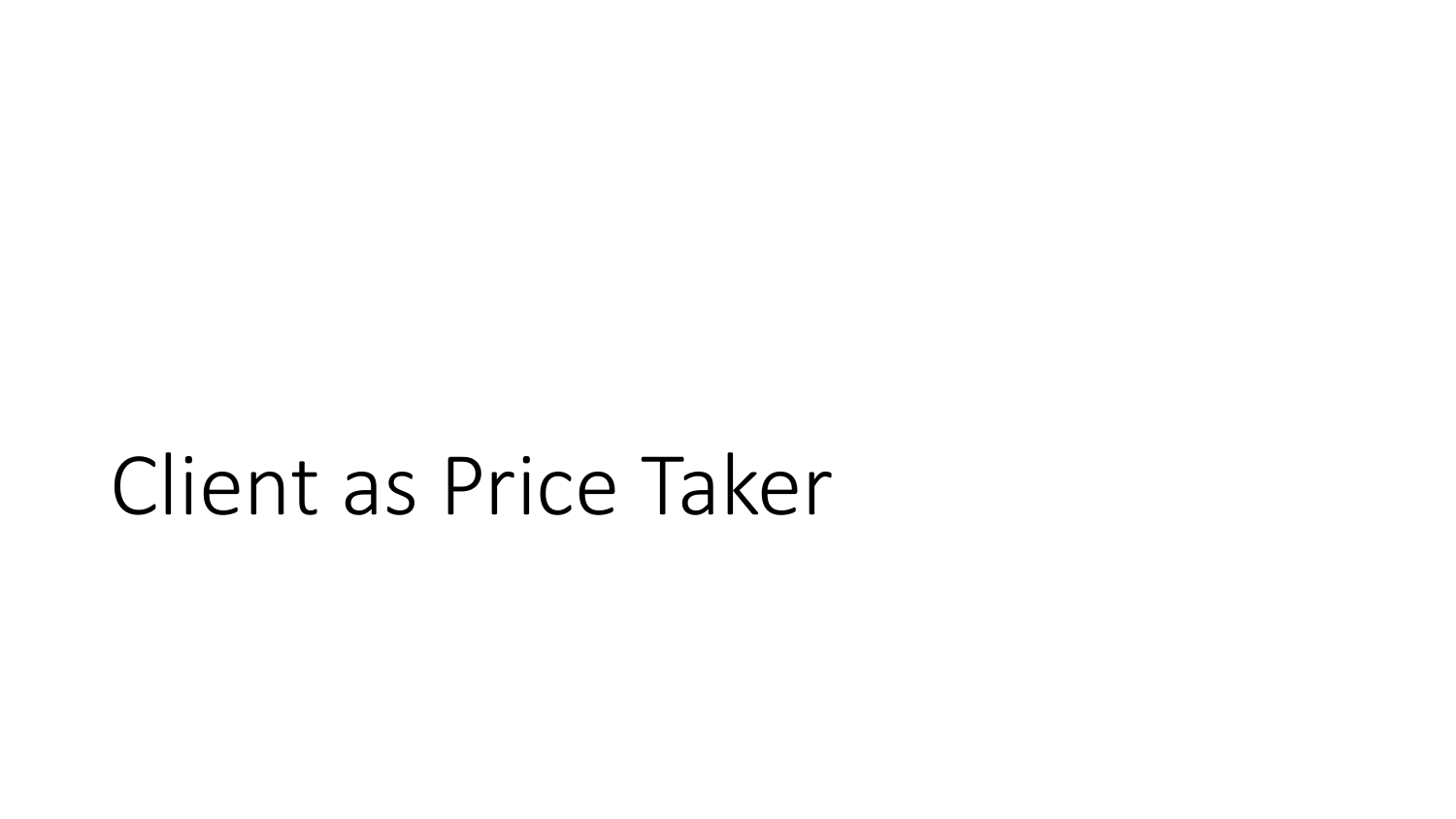## Cox 2009



Reactive – short term, arm's length, transactional. Proactive – collaborative with dedicated investment.

First tier - one supplier only, no buyer involvement. Supply chain - the buyer selects from suppliers in as many tiers as possible, on basis of value.

"In construction supplier selection (one tier, short term) would cover the majority of cases, and supplier development (one tier, collaborative) most of the rest."

Cox, A. *Strategic Management of Construction Procurement,* in O'Brien, W.J. et al. (eds) 2009. *Construction Supply Chain Management Handbook*.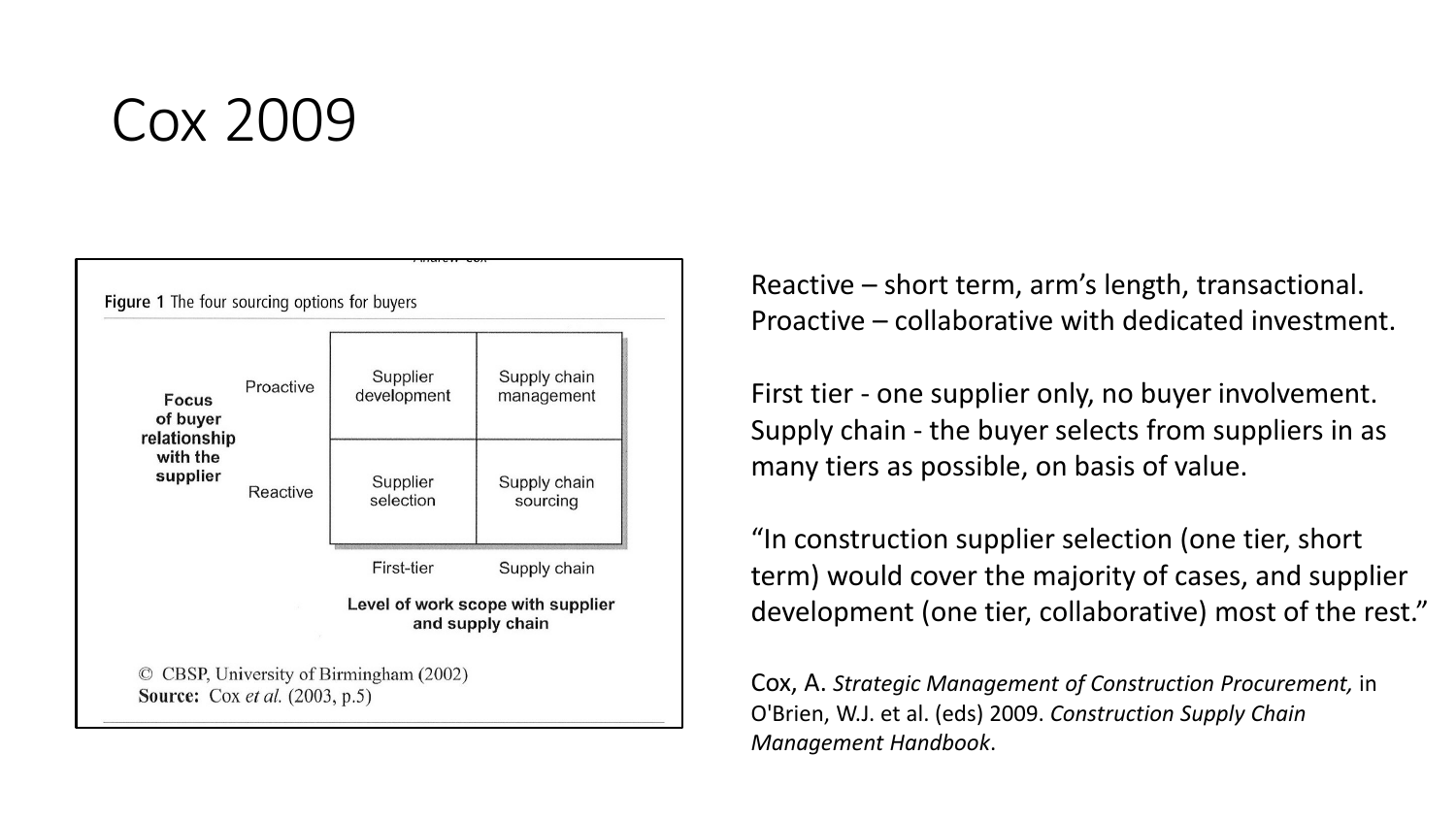## Bargaining Power

- The issue here, of a project as a market with the client as a single buyer, is the relative bargaining power on the buyer and seller sides.
- The construction client can be in a weak bargaining position because there is no market price available as a reference point when negotiating with potential suppliers. Thus procurement is an information discovery process, with the client getting bidders to reveal prices.
- Inderst and Mazzarotto suggest a definition of buyer power as the bargaining<br>strength that a buyer has with respect to suppliers with whom it trades, where bargaining strength depends on the ability to credibly threaten to impose an opportunity cost if it is not granted a concession.

Inderst and Mazzarotto (2008) 'Buyer power in distribution', in Collins, W.D. (Ed.), *Issues in Competition*<br>Law and Policy, 3. Chicago: ABA Section of Antitrust Law, 1953-1978.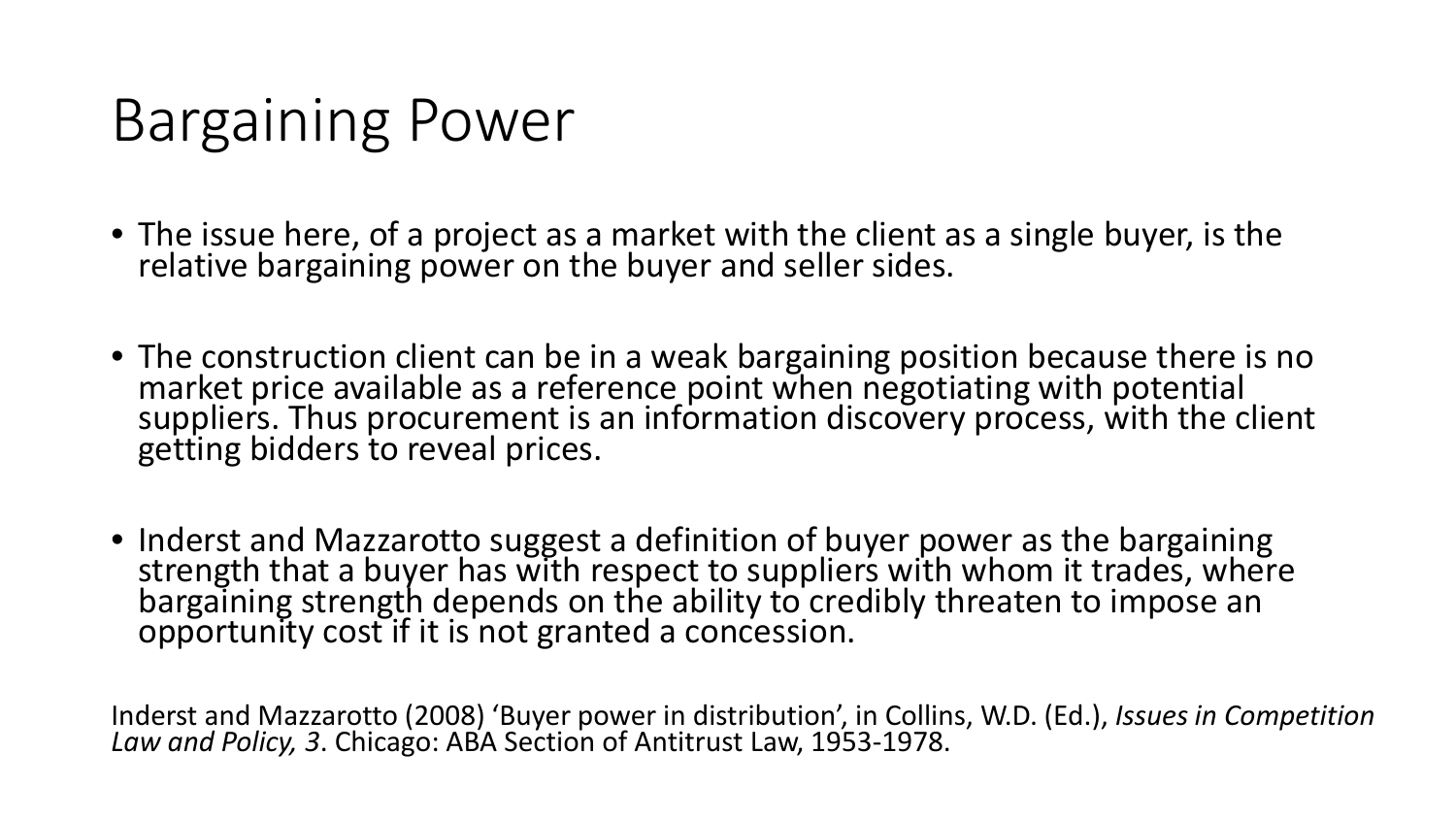### Incentives



- Construction contracts are also a bilateral incentive problem, with opportunities for information exchange and strategic interaction. Contracting becomes worthwhile when there is a temporal element to exchange, but using contracts for exchanges that depend on future events requires a commitment mechanism.
	- The 2016 Nobel to Hart and Holmstrom was for incomplete contracts and incentives respectively.
- For clients, construction procurement and contracts involve issues of:
- Moral hazard and hidden action.
- 2. Adverse selection and hidden information.
- 3. Incompleteness and property rights.
- In each case the client has limited or no access to relevant information. The less experienced the client the less informed they are likely to be.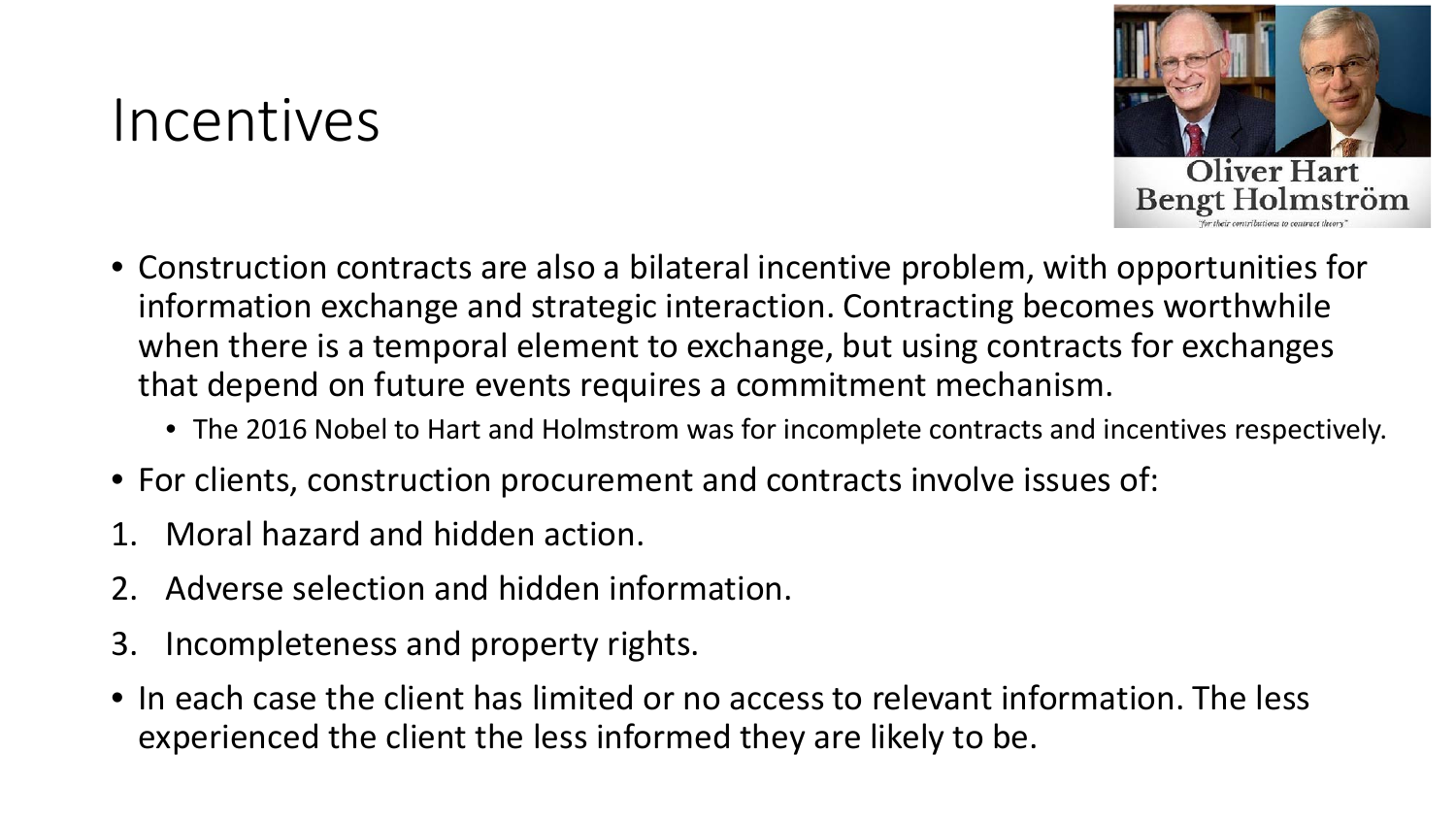## Contractual Incompleteness

- Hart argued the level of specification of a project is the determining factor in the type of contract that should be used. Based on his work in developing incentive theory and incomplete contract theory.
	- Hart (1995) *Firms, Contracts, and Financial Structur*e, and Grossman and Hart (1986) 'The costs and benefits of ownership: A theory of vertical and lateral integration', *Journal of Political Economy.*
- "Should the buyer of a customized good use competitive bidding or negotiation to select a contractor? … Auctions may perform poorly when projects are complex, contractual design is incomplete and there are few available bidders. Furthermore, auctions may stifle communication between buyers and sellers, preventing the buyer from utilizing the contractor's expertise when designing the project."
	- Bajari, P., McMillan, J. and Tadelis, S. (2008) 'Auctions versus negotiations in procurement: an empirical analysis', *Journal of Law, Economics, and Organization*.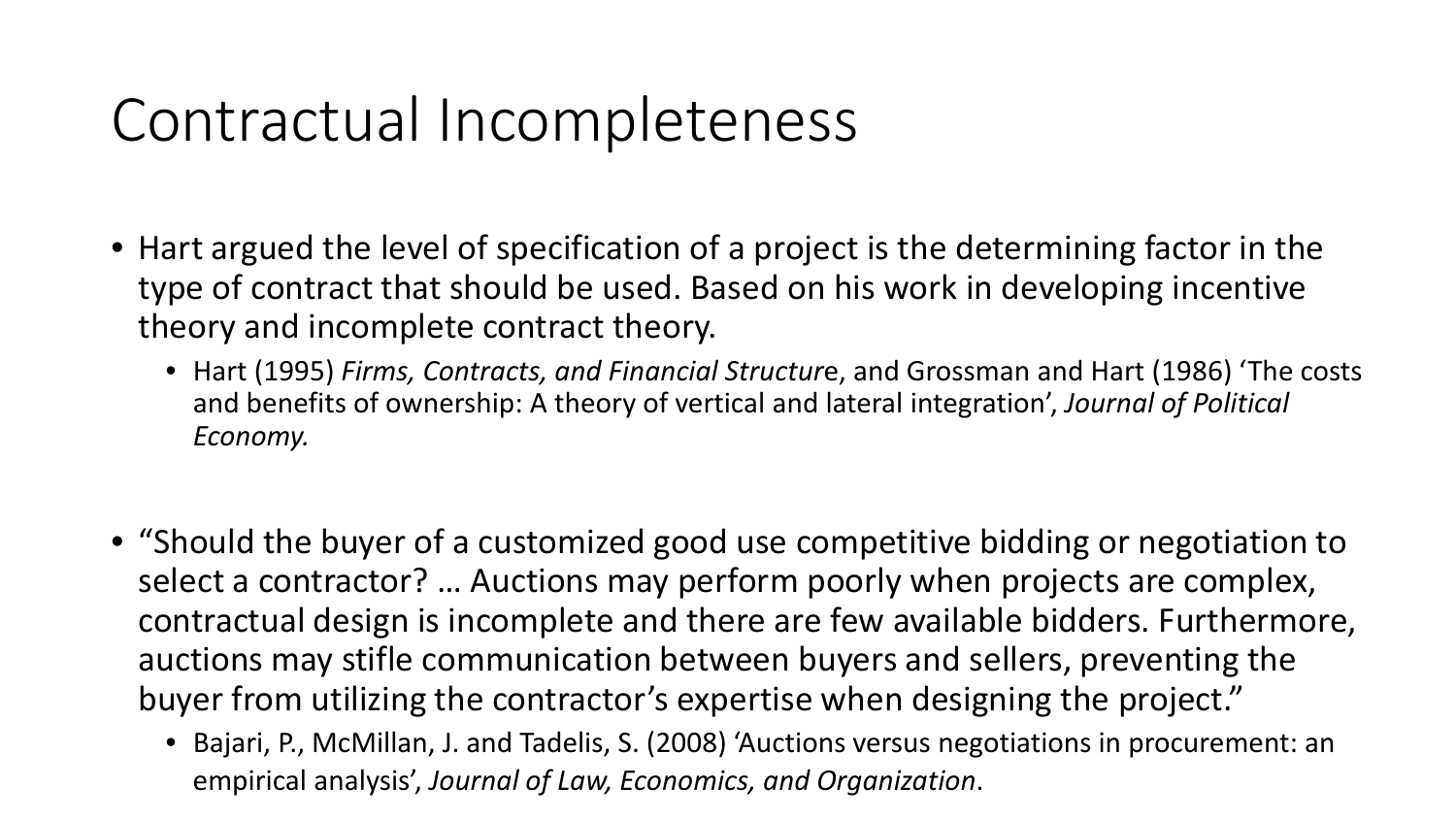## Bajari and Tadelis

- They consider (in *Handbook of Procurement,* 2006) the procurer's decisions on how much to invest in design costs at the outset, because a more detailed and accurate design reduces the need to renegotiate changes, and the choice of a fixed-price or cost-plus payment structure. Their conclusions are:
- 1. For simple well specified projects, where contractual incompleteness is negligible and performance is easy to verify, favour fixed-price contracts awarded by competitive tender;
- 2. For complex and incompletely specified projects favour a cost-plus contract awarded using negotiation with a reputable supplier;
- 3. For moderately complex projects that can be specified at moderate costs favour a more complete design, selective tender and fixed-price contract. If<br>potential suppliers are scarce then save on design costs with a cost-plus contract.

Bajari, P. and Tadelis, S. (2006). 'Incentives and award procedures: Competitive tendering versus negotiations in procurement' in Dimitri, N., Piga, G. and Spagnolo, G. (Eds) *Handbook of Procurement.*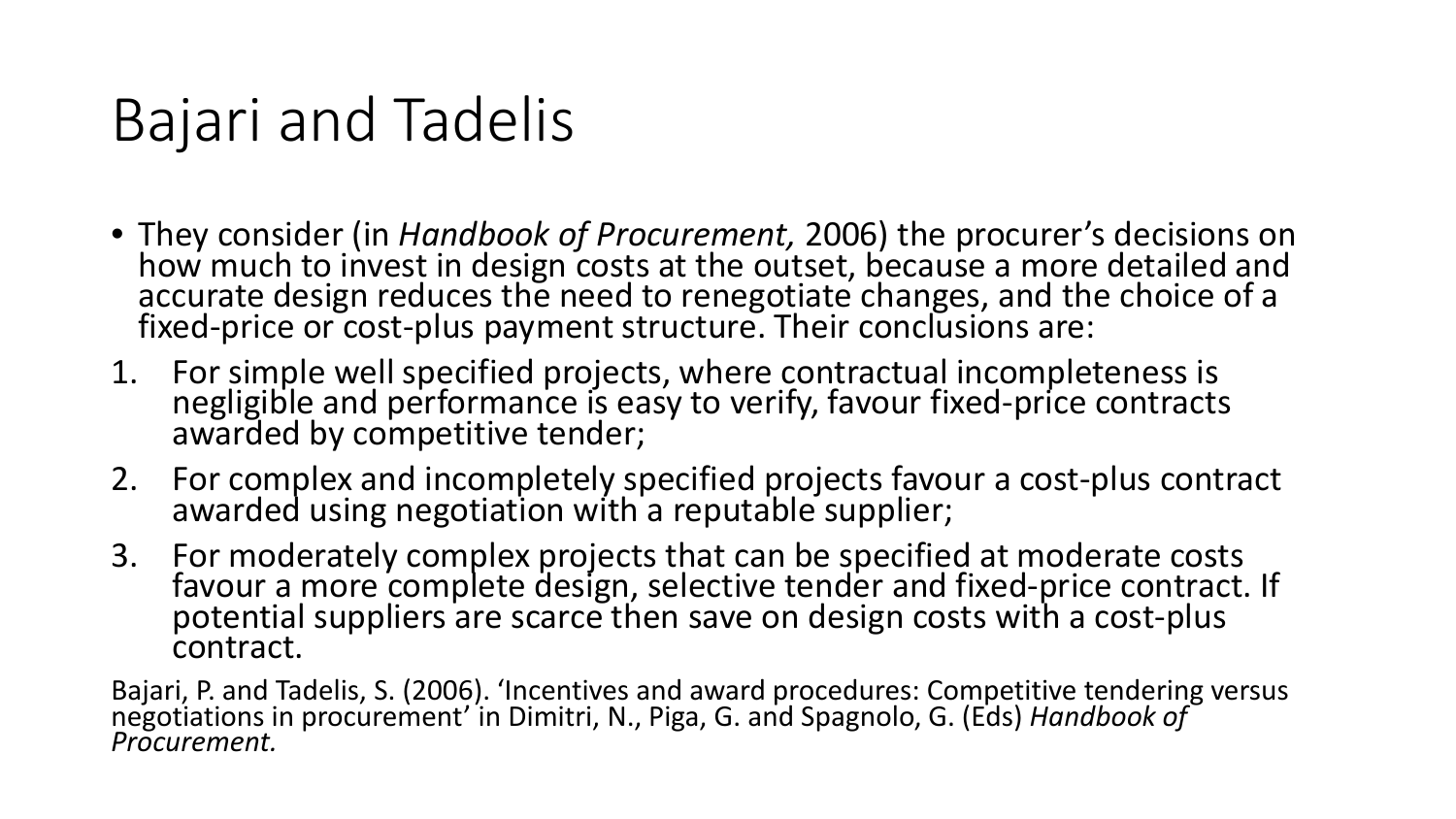## The Ratchet Effect

- Laffont and Tirole (1986, 1988) analysed short-run contracting under information<br>asymmetry, where the regulator (client) is unable to write any long-run contract with the regulated firm (contractor), but instead has to govern the relationship by a series of short-run, one-period contracts.
- This gives rise to the ratchet effect: If an agent works hard and shows a good result, the principal may demand even better results in the future therefore, anticipating this, the agent has little incentive to work hard in the first place.
- The firm will also be reluctant to reveal that its costs are low, fearing that its information rents will be expropriated.

Laffont and Tirole (1986) 'Using cost observation to regulate firms', *Journal of Political Economy* and (1988) 'The dynamics of incentive contracts', *Econometrica*.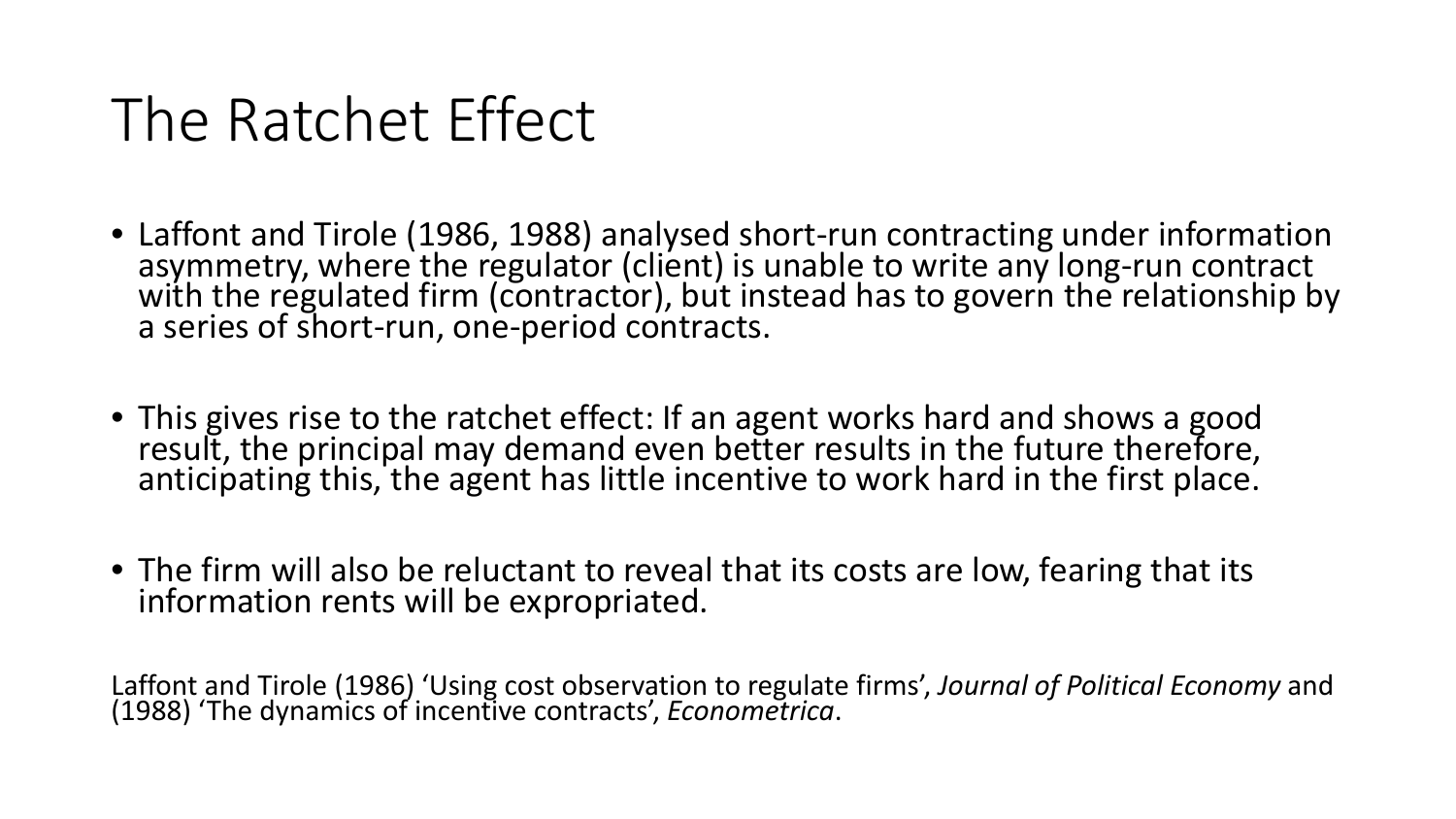# Subcontractors as Price Takers

Market power in the supply chain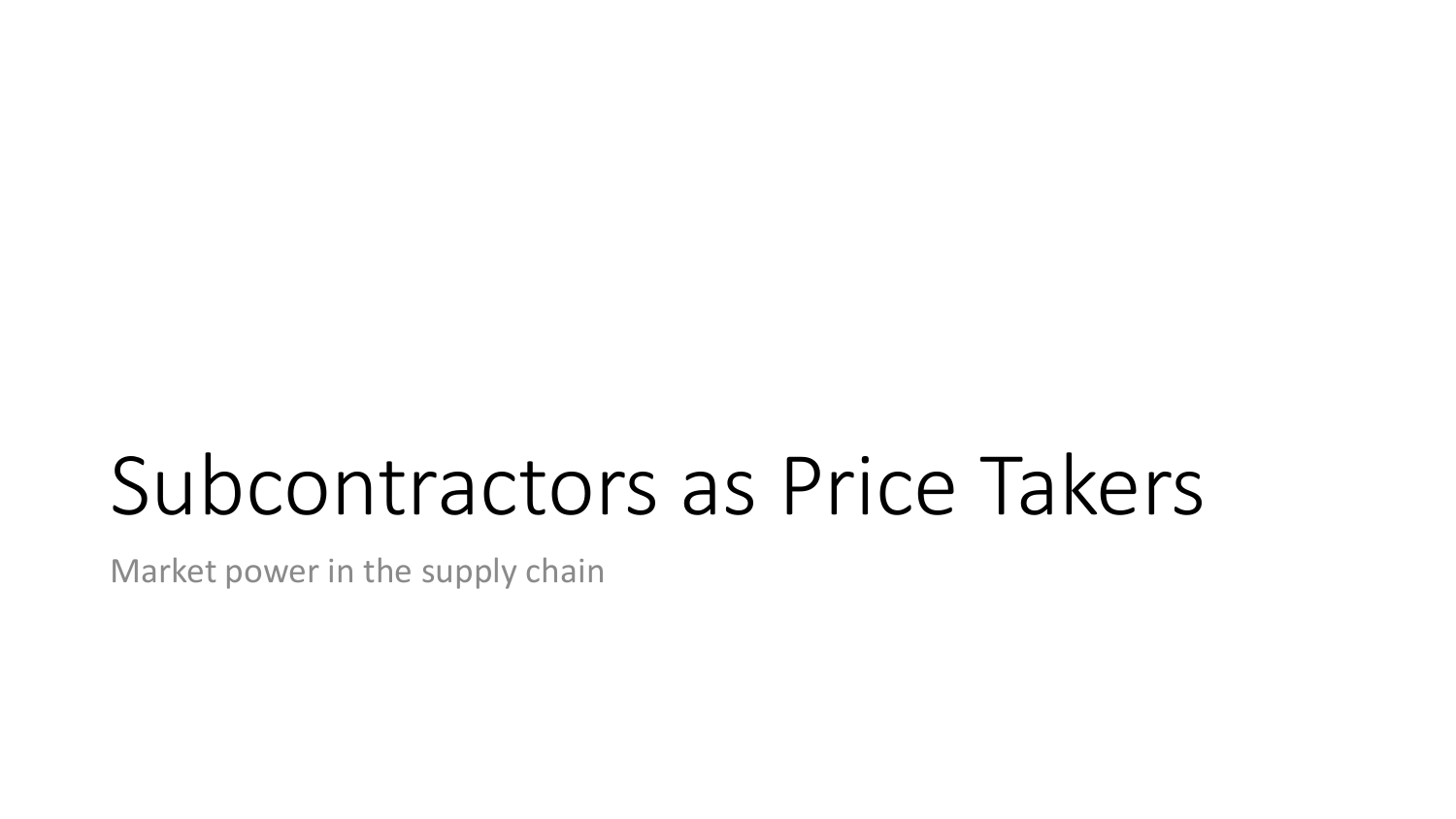## A Multiplicity of Market Types

| <b>Construction</b>         | <b>Perfect Competition</b>           | Monopolistic<br>competition                      | Oligopoly                                 |
|-----------------------------|--------------------------------------|--------------------------------------------------|-------------------------------------------|
| Subcontractors Labour based | subcontracting                       | <b>Mechanical services</b><br>(HVAC), demolition | Lifts, building<br>automation,<br>facades |
| <b>Contractors</b>          | Many small and<br>medium contractors | Some medium sized<br>contractors                 | Large head<br>contractors                 |

The fragmented nature of construction activity means that, on a construction project, there can be a range of market structures, with various different forms of relationships, interaction and contracts between them*.*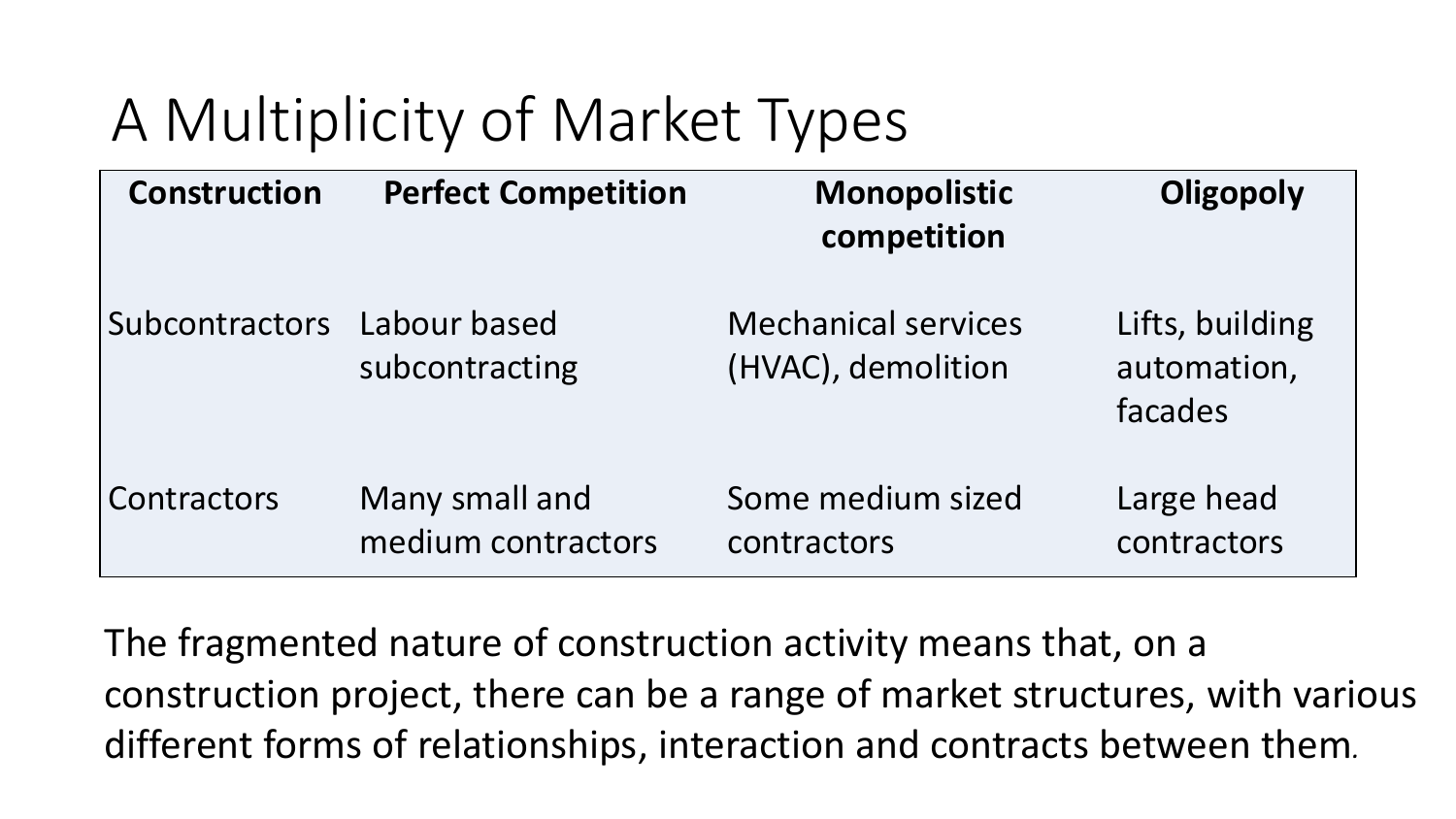## Concealment

- McAfee and McMillan found that, in a first-price sealed-bid auction with independent private values, the expected revenue to the seller is greater if the number of bidders is concealed.
- Thus risk-seeking subcontractors will be more likely to win the work, and at lower margins, if contractors do not reveal the number of subcontract bids they receive.
- This is a useful insight into bidding and competitive behavior by both contractors and subcontractors. Contractors can exercise market power through the process of subcontracting, and the outcome will be the same as if they had exercised bargaining power with their suppliers.

McAfee, P.R. and McMillan, J. 1987. 'Auction and bidding', *J. of Economic Literature.*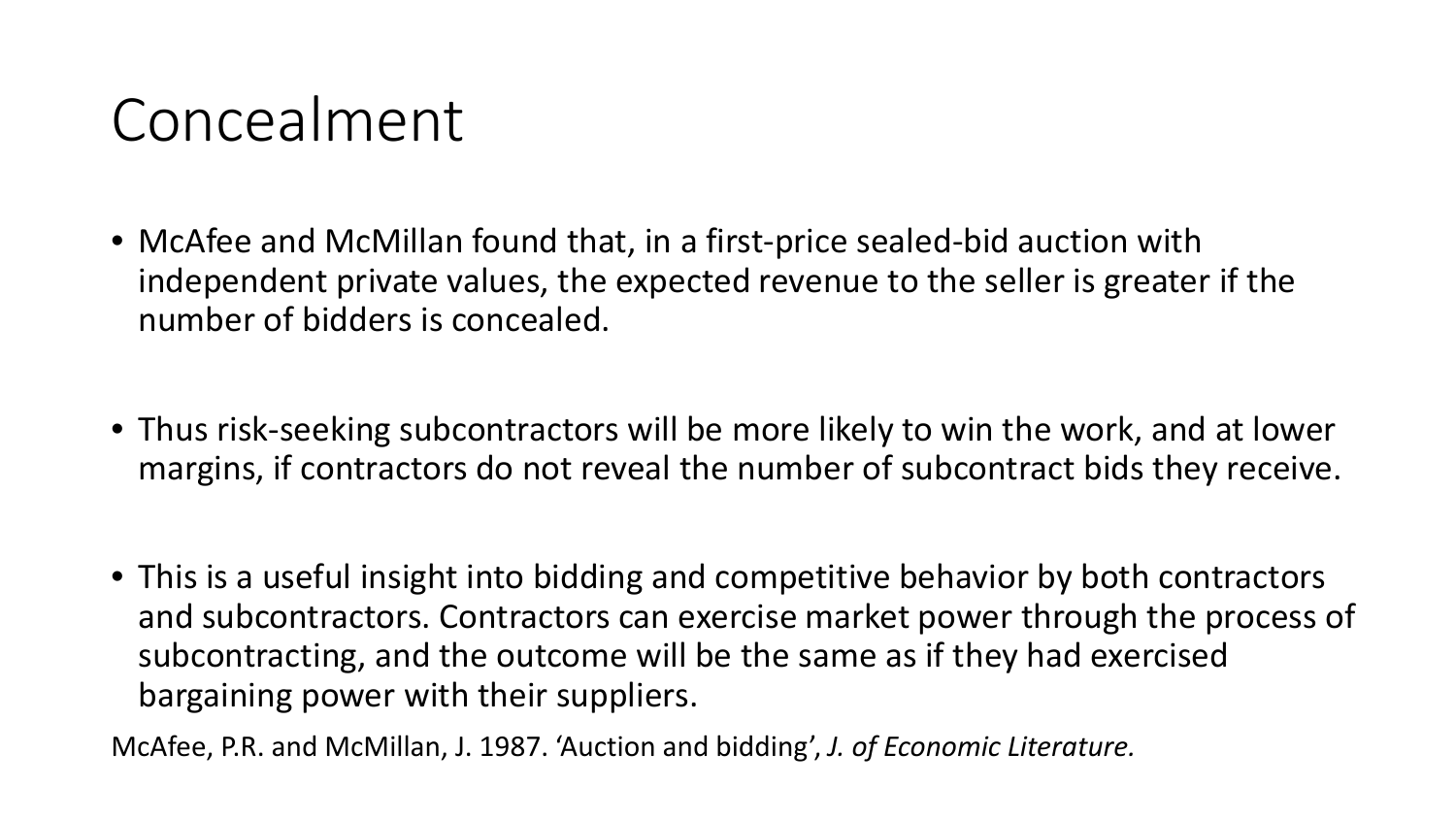## Supply Chain Relationships

- A contractor negotiating with potential subcontractors does have knowledge of their current prices, and often, but not always, has access to alternative suppliers and subcontractors. Therefore the contractor potentially has bargaining power.
- If the subcontractors are hired at marginal cost then allocative efficiency will be maximized, but if the contractor has used their position to increase profits at the expense of subcontractors this will no longer be the
	- Another situation where an auction can lead to the winning bidder's award price being below the equilibrium price, in a perfectly competitive market.
- However, some suppliers are also large firms in oligopolies, or a long-term contract can be more relational. Across the project sub-markets for labour, materials and components there is a range of market structures and product differentiation.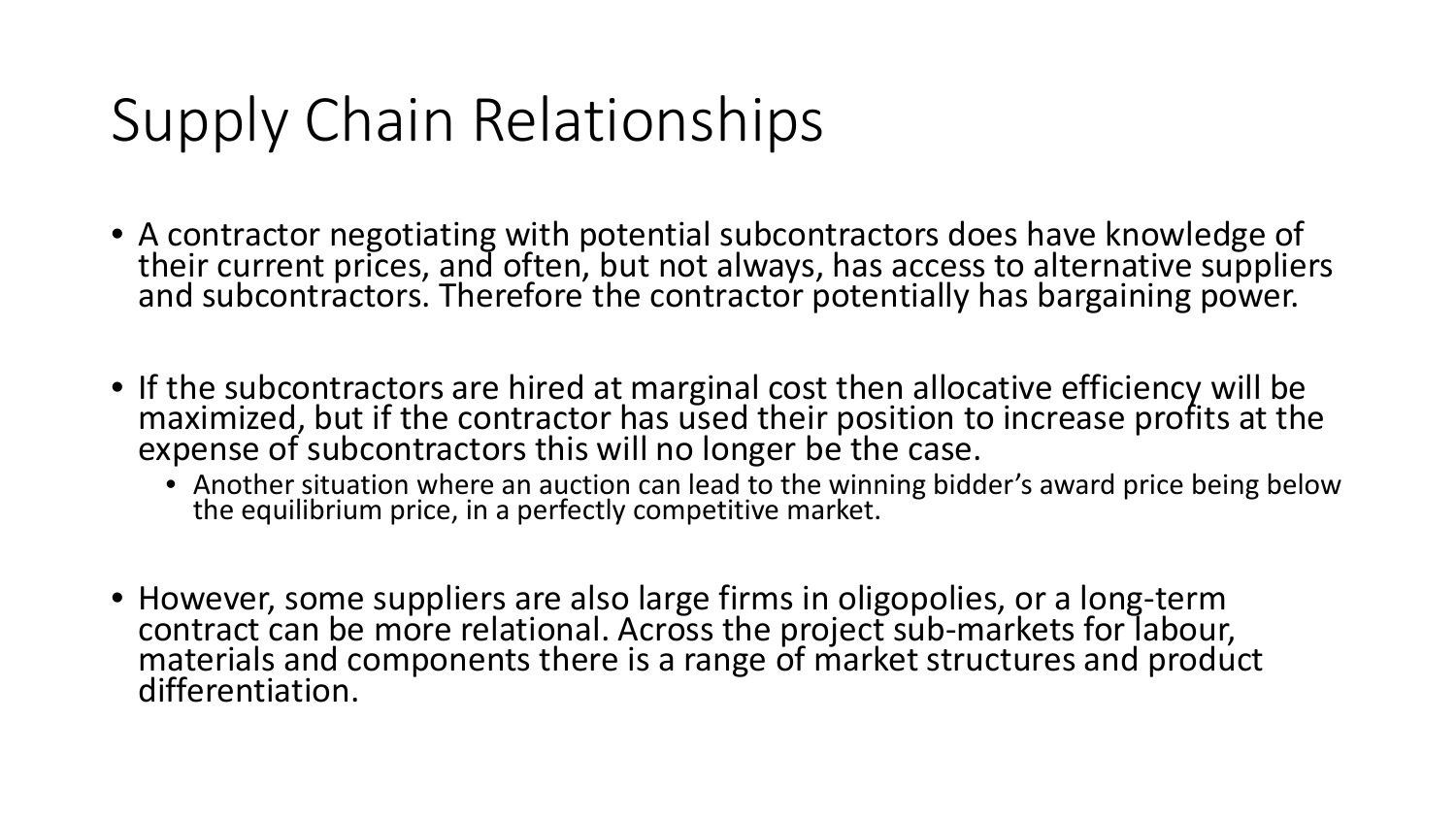## Management Style

Rahim's five conflict management styles can be applied to supply chain and subcontractor relationships and contracts. Different suppliers will have degrees of market power, and different relationships with the contractor.

Rahim, M.A. 1983. A measure of styles of handling interpersonal conflict, *Academy of Management Journal.*

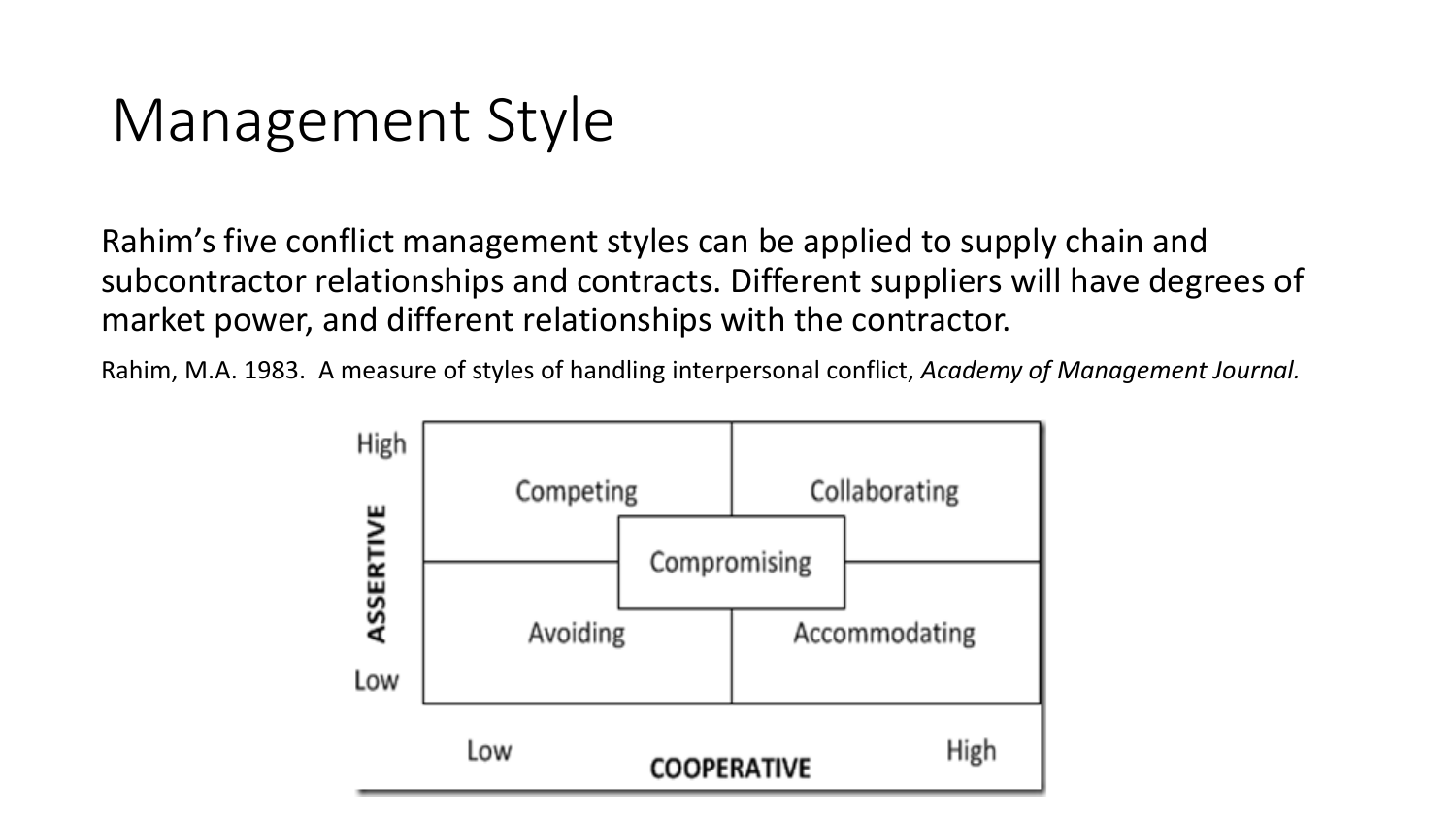# Project Complexity and Contracts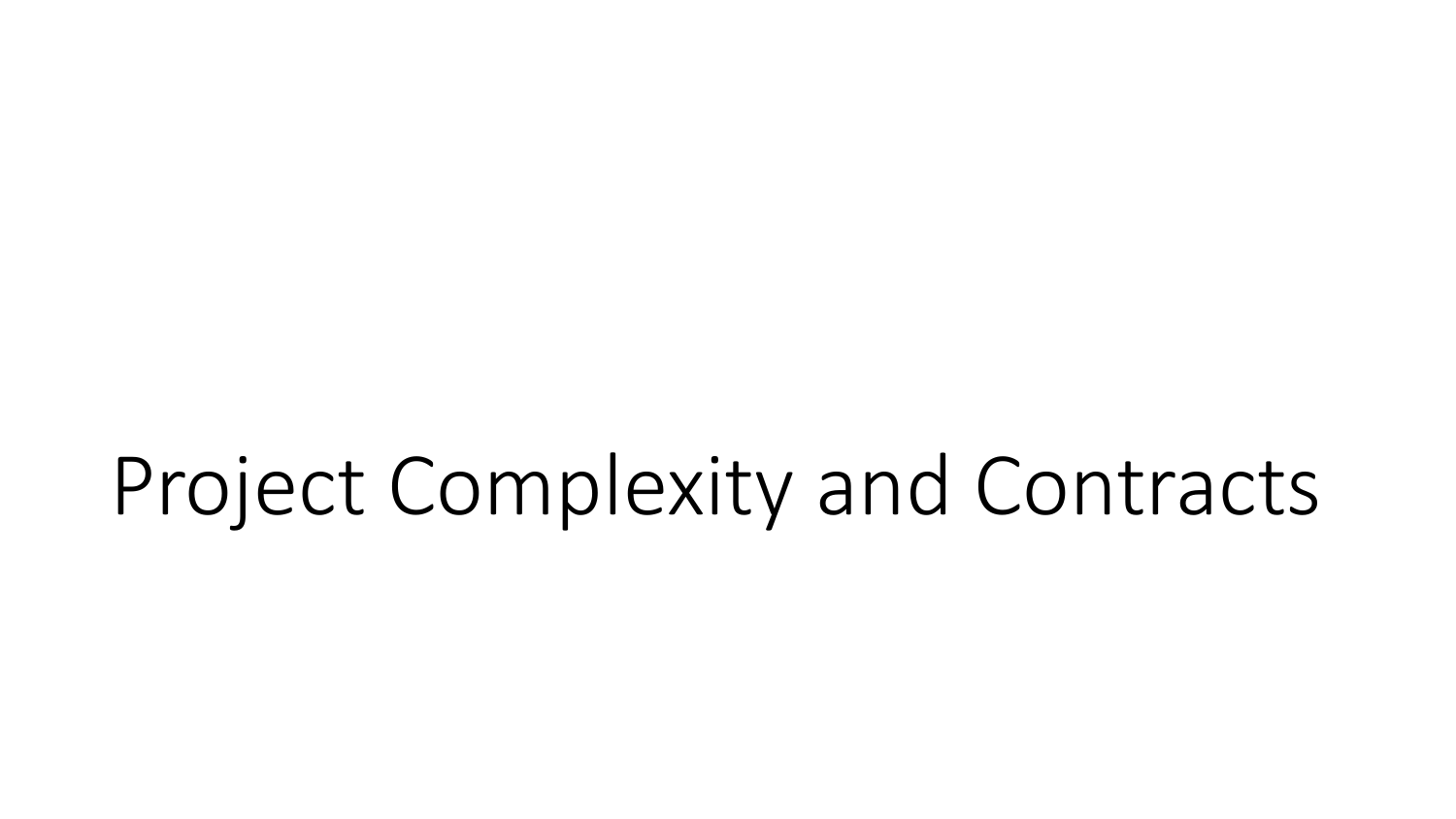## Product Differentiation

- In an industry like manufacturing, one of the important characteristics is the extent of product differentiation, which allows a seller some degree of market power.
- In building and construction, differentiation is between different types of projects, not different types of products.
- A construction project is both a physical product and a bundle of services, like project management and technical services. Often classified by function, here differentiated by level of complexity.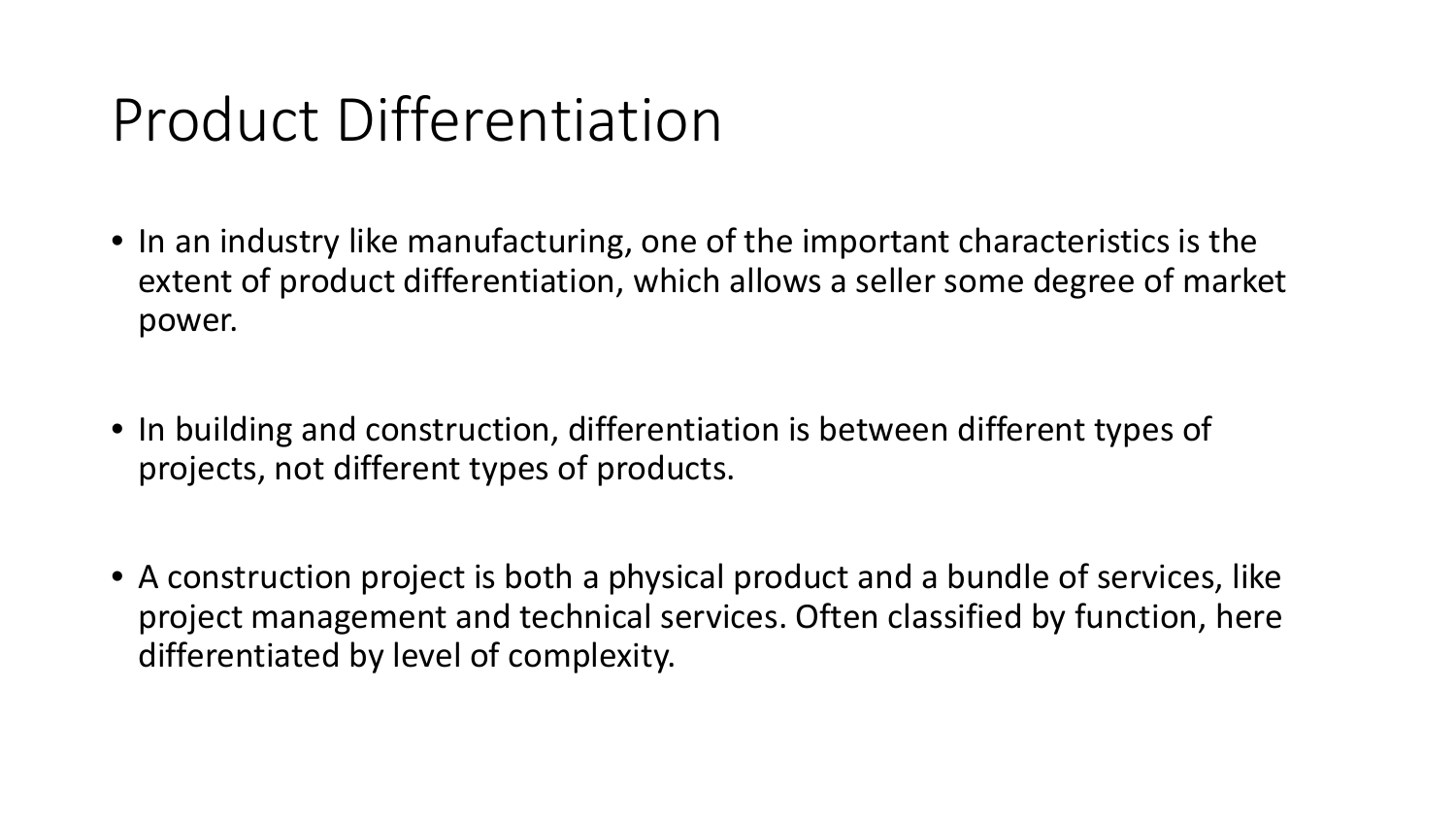## Complexity Factors

- *Project definition*. With conventional procurement full or nearly complete documentation is provided, but an EOI might only have the purpose of the project and no details on design.
- *Technology* to be used or incorporated in the project. Established technology that has been successfully used is low risk but new technology can have implementation, performance and reliability issues, particularly if early stage.
- *Materials, components and production systems*. As with technology, if well-understood with established performance these are low risk, while new ones are higher risk.
- *Project organization and management*. The traditional form is hierarchical, with the project managed in a top-down manner through budgets, schedules and breakdown structures. Other forms of project networks cross organizational boundaries and have coordination issues.
- *Supply chains* reflect the technology and materials used in the project. Simple supply chains are mainly single tier and local while complex ones tend to be multi-tier and global.
- *Site issues and the external, regulatory environment.*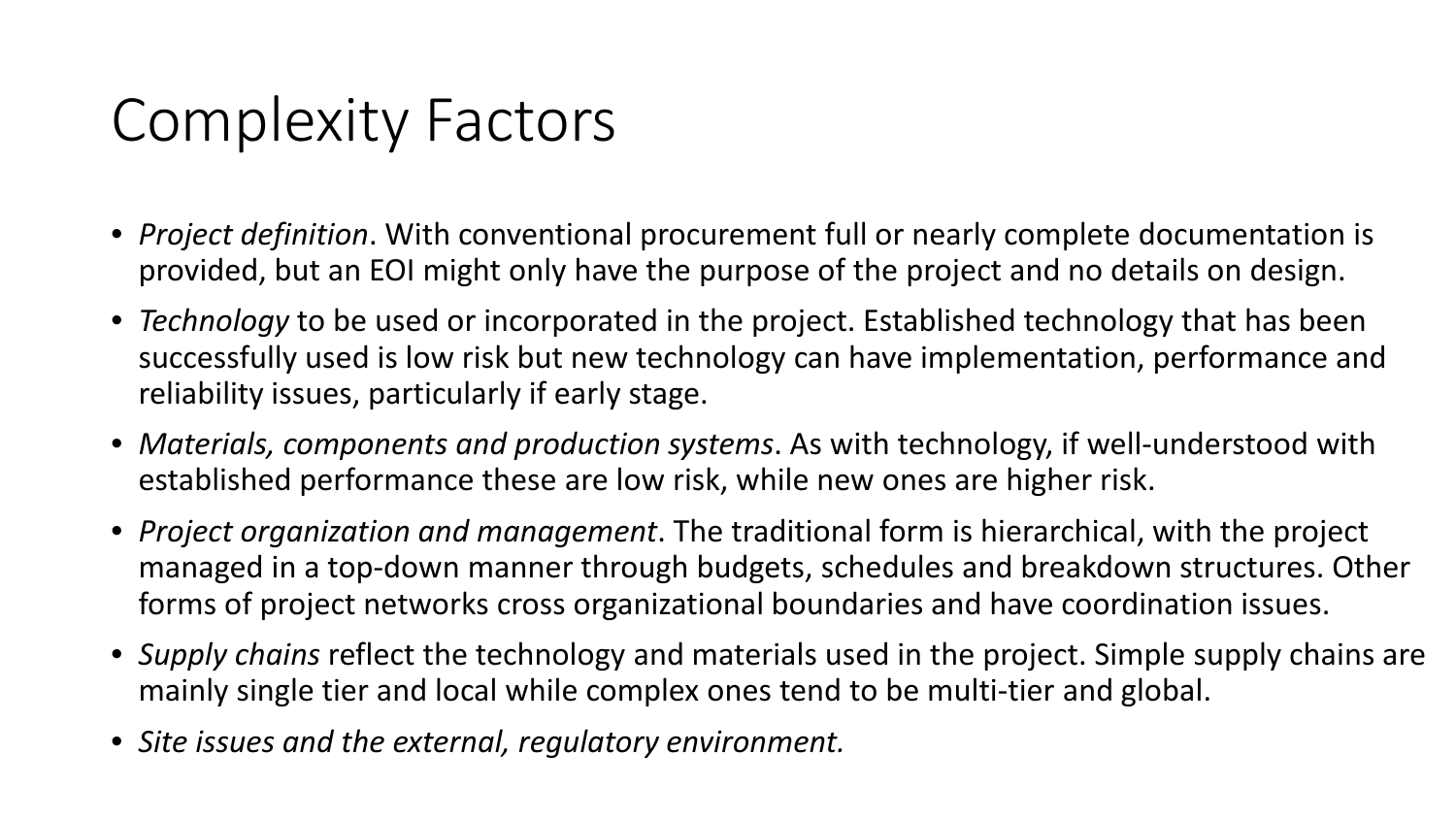## Three Project Types

- Simple or standardised projects are low risk with minimal technical requirements. These commodity-type projects have well-known structural features and other components, their design and location do not present any particular challenges to the project team and suppliers, and the construction methods and project management requirements are not exceptional.
	- Examples are car parks and basic commercial and industrial buildings.
- Complicated projects are challenging, each in its own specific way, because they are not standardised and one or more of the complexity factors is significant.
- Complex projects often have a form of non-traditional organisation to cope with a high degree of uncertainty, typically with a networked group of specialists and significant coordination and integration requirements.
	- Hobday's Complex Product Systems approach works well here.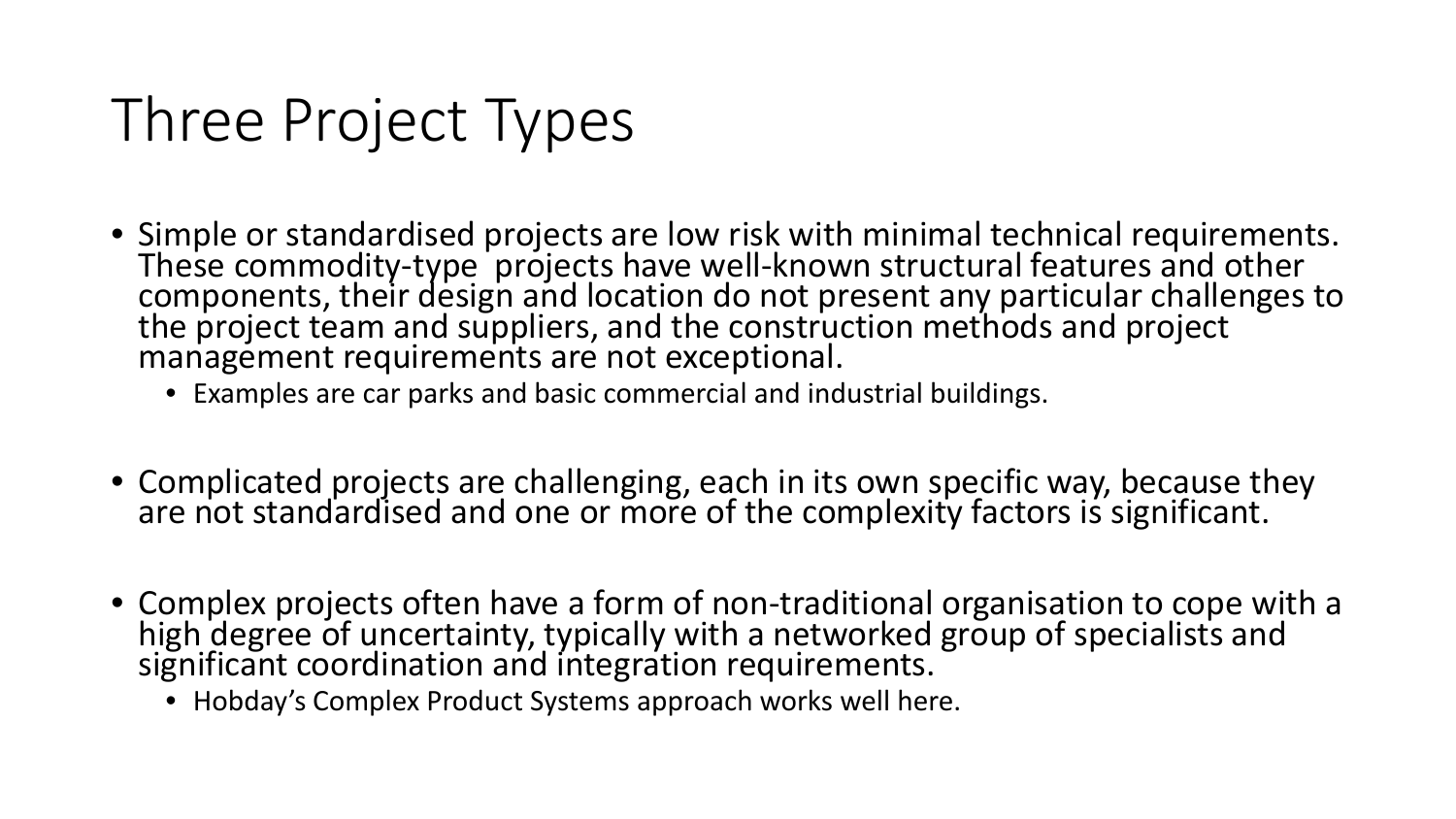## Three Types of Contract

Albano et al. (in *Handbook of Procurement* 2006) have three categories of contract:

- 1. Fixed-price contracts are appropriate for projects involving little complexity and uncertainty such as standardised products or services.
- 2. Where flexibility is important cost reimbursement contracts reduce the cost of renegotiation in the case of design failures, rework, unanticipated site and environmental conditions, or changes in regulatory requirements. These contracts lack incentives for the contractor to contain costs, although they can be capped, and may not select the most efficient supplier.
- 3. Incentive contracts are target cost contracts with a profit adjustment formula and are somewhere between fixed-price contracts and cost reimbursement contracts. They have higher transaction costs for the contractor, who has to accurately estimate production costs, and the client, who has to measure quality levels and performance. These contracts address the principal-agent problem.

Albano, L.A., Calzolari, G., Dini, R., Iossa, E. and Spagnolo, G. (2006). 'Procurement contracting strategies', in Dimitri, N., Piga, G. and Spagnolo, G. (Eds) *Handbook of Procurement*.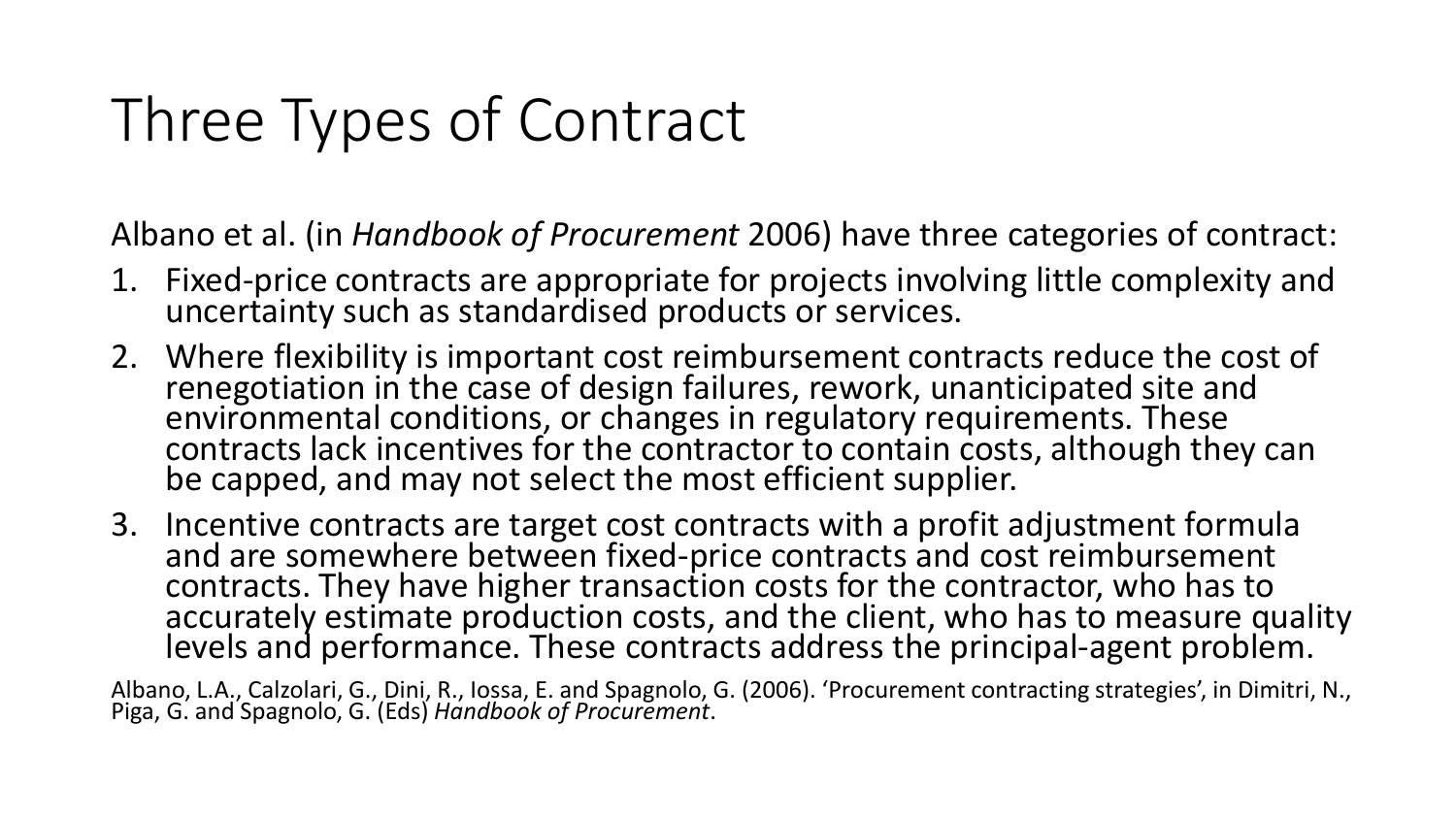### Project Variables

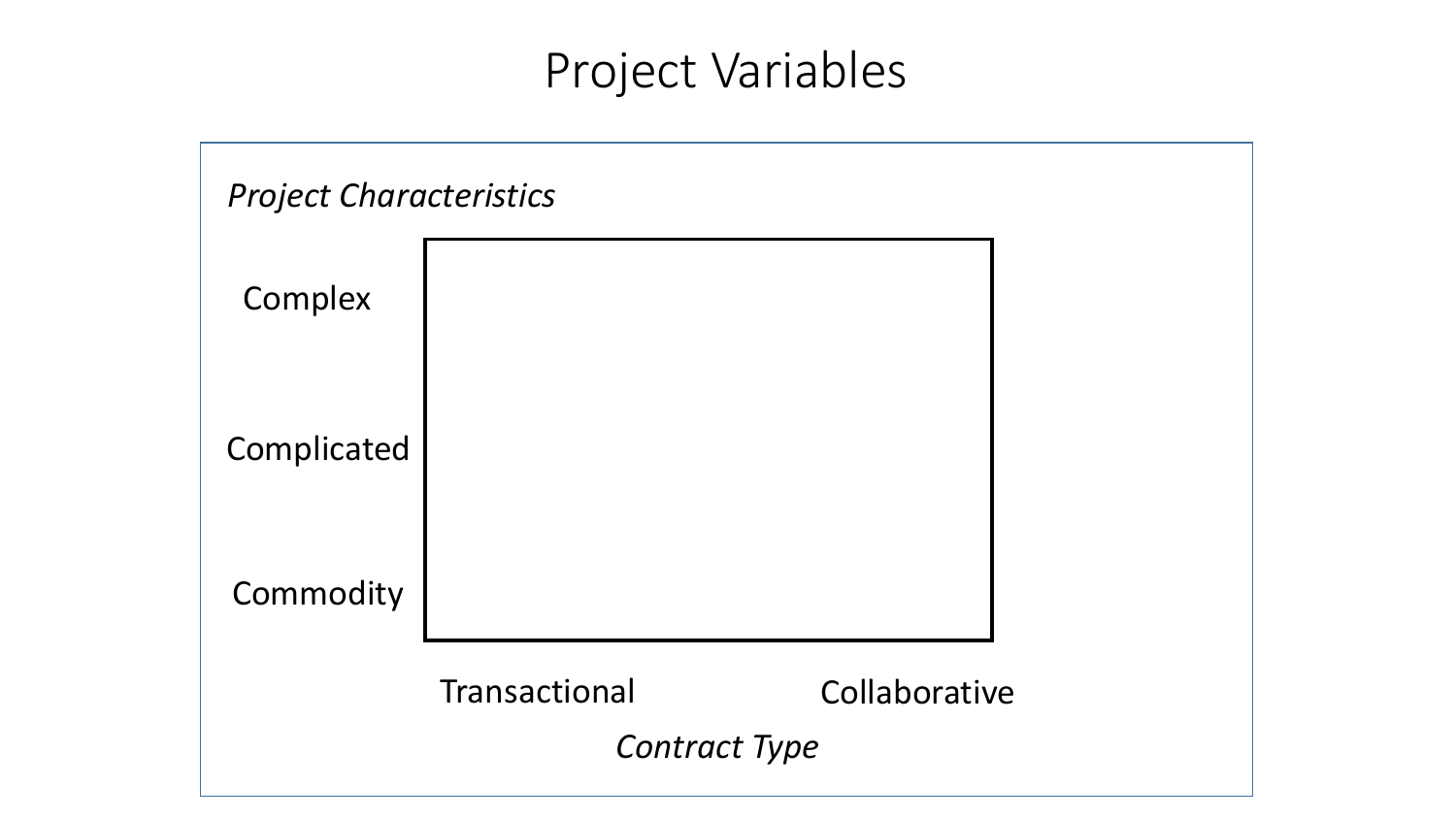### Projects and Contracts

#### *Project Characteristics*

| Complex     | <b>Complex Projects</b>       |               |  |
|-------------|-------------------------------|---------------|--|
|             | <b>Unique Products</b>        |               |  |
|             | <b>Incentive Contracts</b>    |               |  |
|             | <b>Complicated Projects</b>   |               |  |
| Complicated | <b>Heterogeneous Products</b> |               |  |
|             | <b>Cost-Plus Contracts</b>    |               |  |
|             | <b>Commodity Projects</b>     |               |  |
| Commodity   | <b>Homogeneous Products</b>   |               |  |
|             | <b>Fixed Price Contracts</b>  |               |  |
|             | Transactional                 | Collaborative |  |
|             | Contract Type                 |               |  |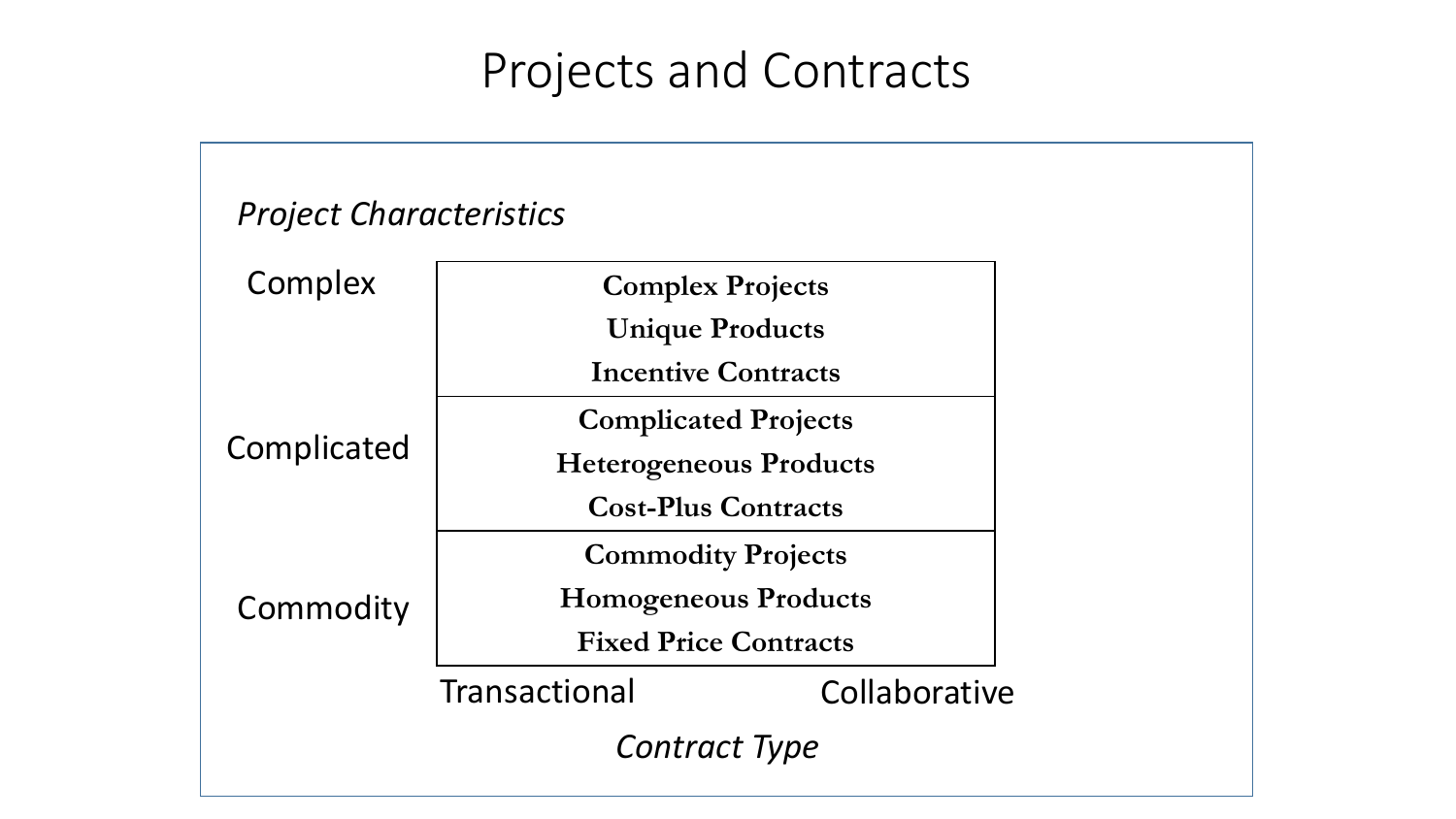### Production Costs

#### **Incentive Contracts Client and contractor know target costs Contractor knows client investment Cost-Plus Contracts Neither client or contractor know what their final costs will be Fixed Price Contracts Clients discover contractor's prices/costs Contractors know supplier prices/costs** Transactional Collaborative Commodity Complex *Project Characteristics Contract Type* **Complicated**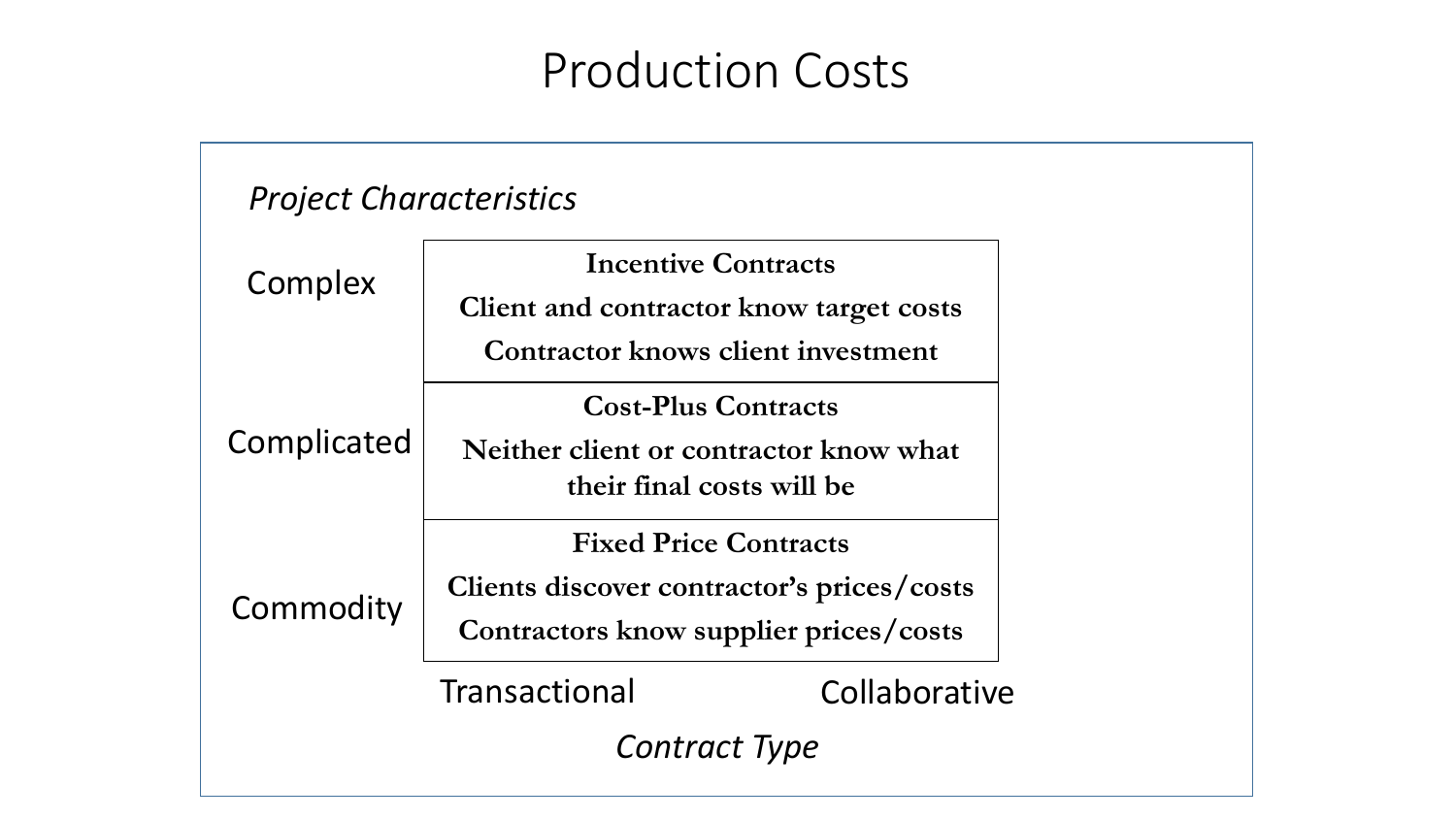### Market Power Across Project Types

| <b>Project Characteristics</b> |                                                                                                     |  |  |  |
|--------------------------------|-----------------------------------------------------------------------------------------------------|--|--|--|
| Complex                        | <b>Price Makers</b><br><u>קללללללללל</u>                                                            |  |  |  |
|                                | <b>Price Makers</b>                                                                                 |  |  |  |
| Complicated                    | Possible for clients with auction and<br>contract, but information asymmetry<br>favours contractors |  |  |  |
| Commodity                      | <b>Price Makers</b><br><b>Clients on bidders</b><br>Contractors in supply chain                     |  |  |  |
|                                | Transactional<br>Collaborative                                                                      |  |  |  |
| <b>Contract Type</b>           |                                                                                                     |  |  |  |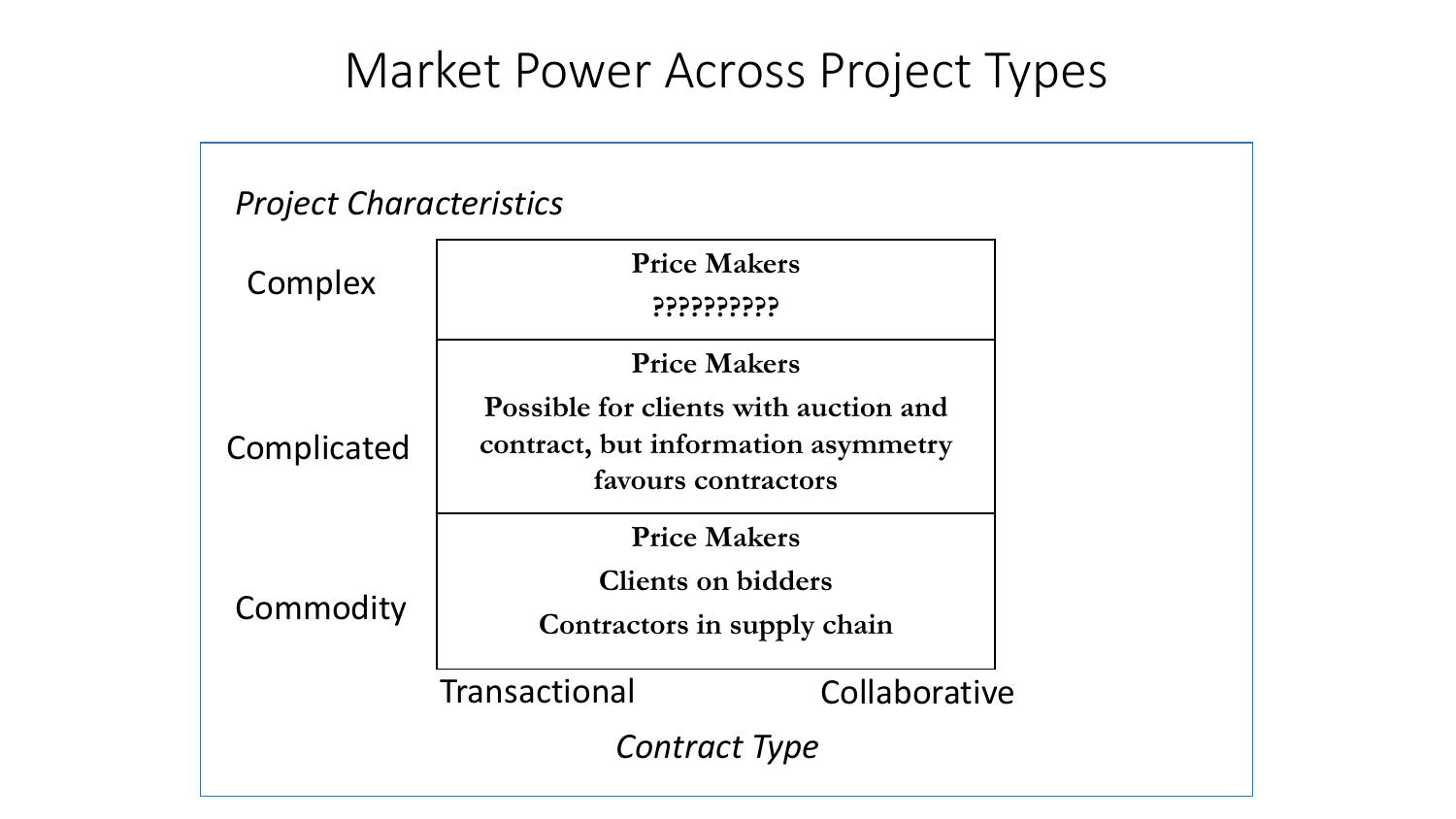## Information and Market Power

- Within each of the three project and contract categories, do clients or contractors have market power? The key issue is whether one party knows, can observe, or can find out, the other's production costs. Are there information rents or hidden information?
	- Clients use tendering and auctions to discover costs, but contractors can also see how much effort or investment the client is putting into determining market prices.
	- A client might know market prices, however this is not the same as knowing contractor and supplier production costs. Contracts can be used to reveal contractor costs and provide incentives.
	- A contractor will generally know subcontractor and supplier prices and, to an extent, costs. They also control access, which can give them bargaining power.
- In building and construction we find a diversity of project and market types, and research from four branches of economics can be applied to the analysis of markets and market power in the industry. That research supports competitive tendering and fixed-price contracts for commodity projects, but not for complicated or complex ones.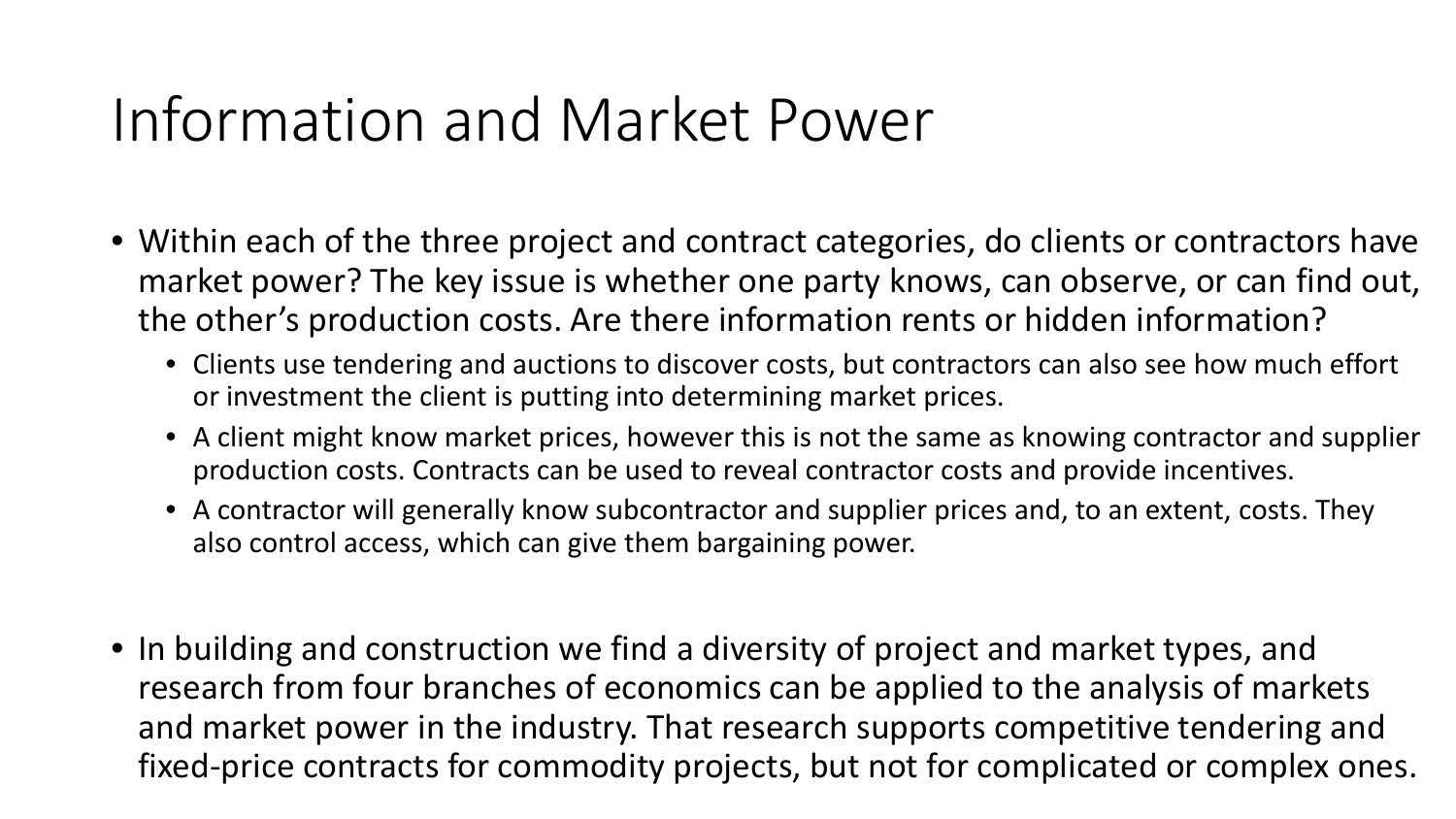#### **Theories**

#### Contracting under information asymmetry

#### *Project Characteristics*

|             | <b>Agency Theory</b>              |               |  |
|-------------|-----------------------------------|---------------|--|
| Complex     | <b>Incomplete Contracts</b>       |               |  |
|             | Incomplete contracts              |               |  |
| Complicated | <b>Auction Theory</b>             |               |  |
|             | <b>Auction Theory</b>             |               |  |
| Commodity   | <b>Transaction Cost Economics</b> |               |  |
|             | Transactional                     | Collaborative |  |
|             | Contract Type                     |               |  |